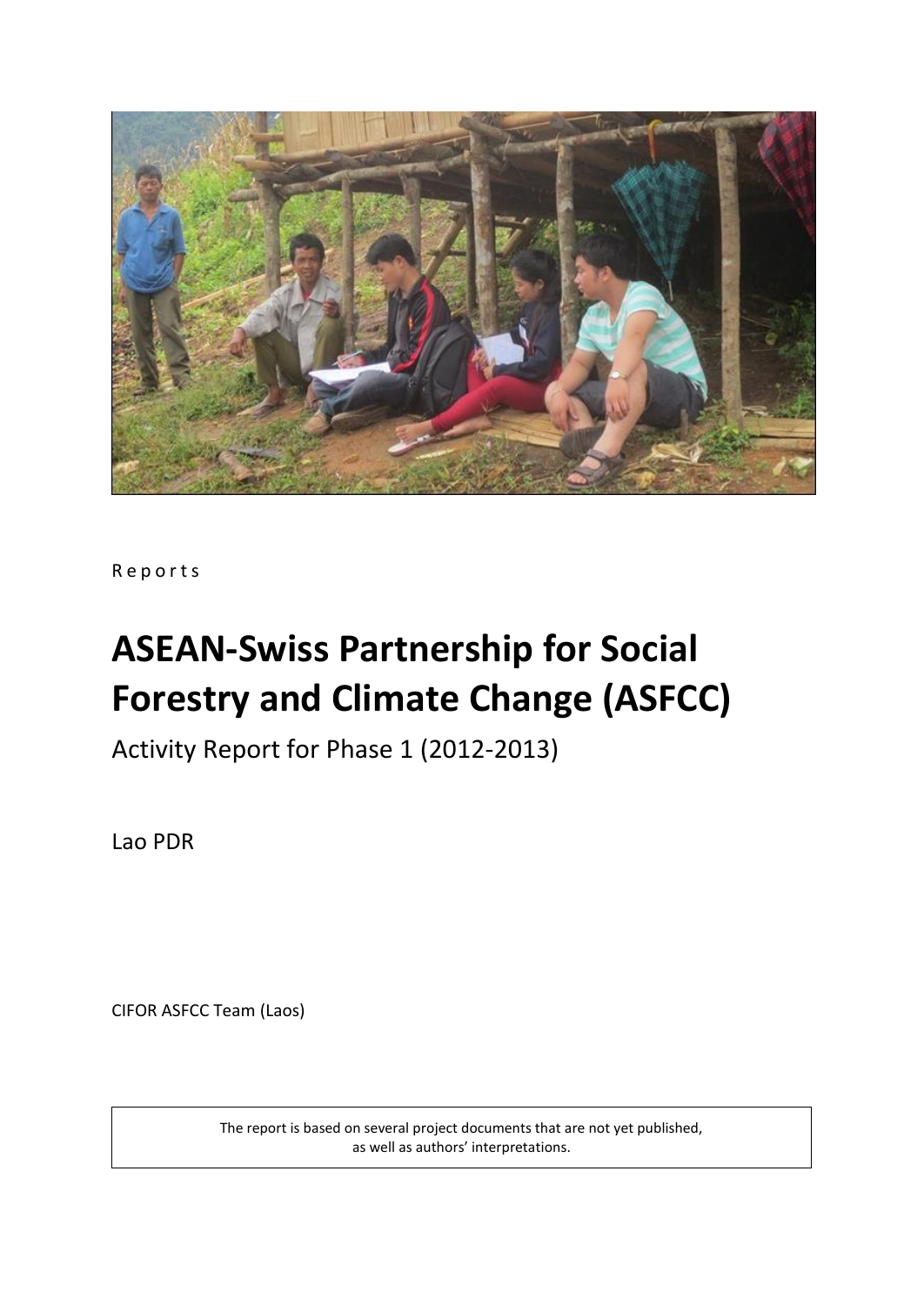Reports

© 2014 Center for International Forestry Research All rights reserved

CIFOR. 2014. *ASEAN-Swiss Partnership for Social Forestry and Climate Change* (*ASFCC*): *Activity Report for Phase 1* (*2012-2013*). Report. Bogor, Indonesia: CIFOR.

CIFOR Jl. CIFOR, Situ Gede Bogor Barat 16115 Indonesia

T +62 (251) 8622-622 F +62 (251) 8622-100 E cifor@cgiar.org

#### **cifor.org**

#### **Center for International Forestry Research (CIFOR)**

CIFOR advances human well-being, environmental conservation and equity by conducting research to help shape policies and practices that affect forests in developing countries. CIFOR is a member of the CGIAR Consortium. Our headquarters are in Bogor, Indonesia, with offices in Asia, Africa and Latin America.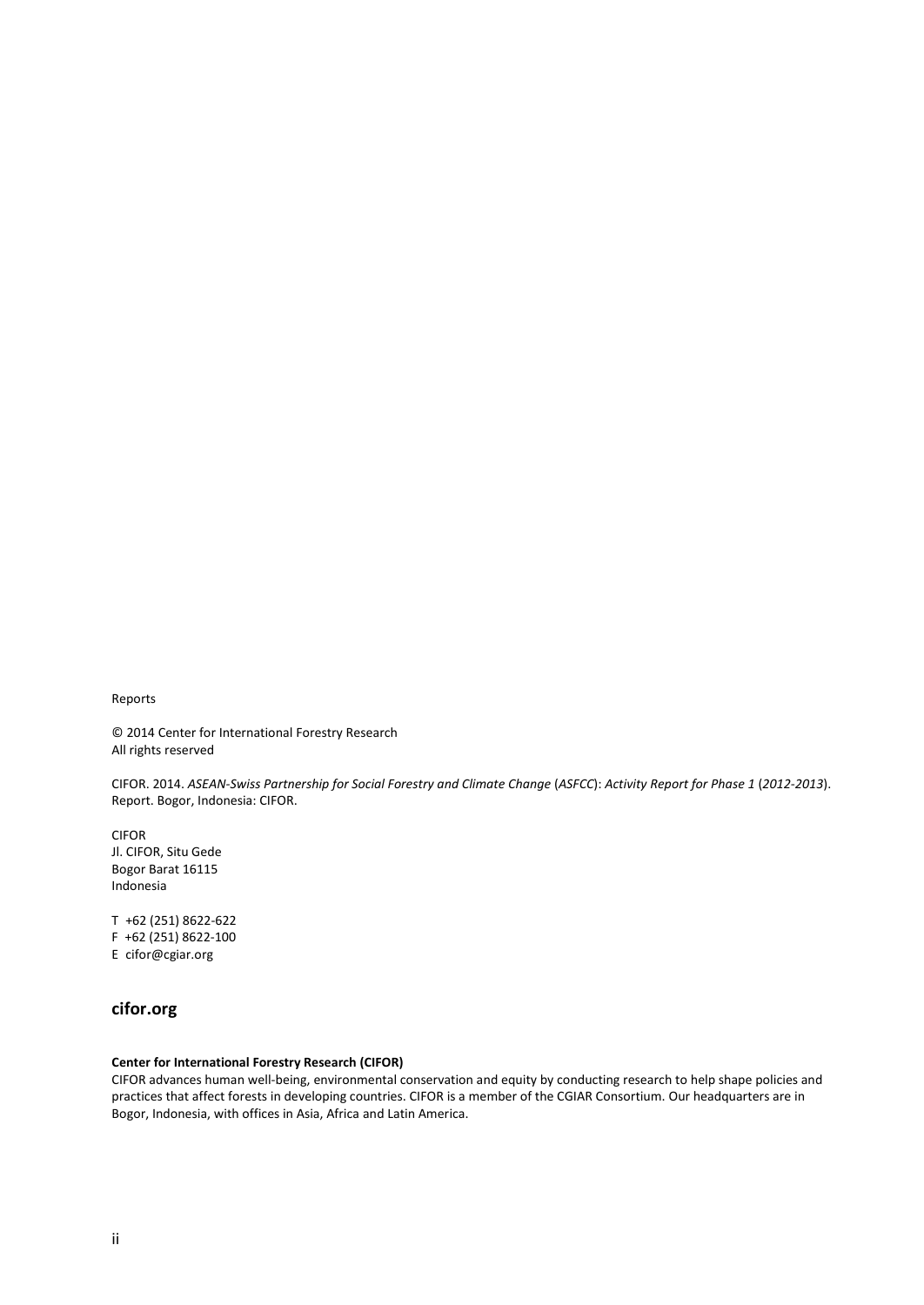# **Table of contents**

|    | <b>Abstract</b>                           |                                                                                           | 1                       |  |  |
|----|-------------------------------------------|-------------------------------------------------------------------------------------------|-------------------------|--|--|
| 1. |                                           | <b>Introduction</b>                                                                       | $\overline{\mathbf{2}}$ |  |  |
|    | 1.1.                                      | Background, review and scientific justification: Swiddeners and REDD+ in Southeast Asia 2 |                         |  |  |
| 2. |                                           | Objectives and research approach                                                          | 3                       |  |  |
|    | 2.1.                                      | Objectives                                                                                | 3                       |  |  |
|    | 2.2.                                      | <b>Research questions</b>                                                                 | 4                       |  |  |
| 3. |                                           | Research team, partners and schedule                                                      | 6                       |  |  |
|    | 3.1.                                      | Research team and key partners                                                            | 6                       |  |  |
|    | 3.2.                                      | Schedule of the work                                                                      | 7                       |  |  |
| 4. |                                           | <b>Methods and tools</b>                                                                  | 1                       |  |  |
|    | 4.1.                                      | Site selection                                                                            | 1                       |  |  |
|    | 4.2.                                      | Focus Group Discussions (FGD) (Level I)                                                   | $\mathbf{1}$            |  |  |
|    | 4.3.                                      | Ego-network questionnaires (Level II)                                                     | 2                       |  |  |
|    | 4.4.                                      | Organizational network survey (Level III)                                                 | 5                       |  |  |
| 5. |                                           | <b>Description of study sites</b>                                                         | 7                       |  |  |
|    | 5.1.                                      | Final selection and locations of ego-networks study sites                                 | 7                       |  |  |
|    | 5.2.                                      | Description of Sakok Village                                                              | 9                       |  |  |
|    | 5.3.                                      | Description of Muang Kao Village                                                          | 9                       |  |  |
|    | 5.4.                                      | Description of Houay Muay Village                                                         | 10                      |  |  |
| 6. |                                           | <b>Initial results and discussion</b>                                                     | 11                      |  |  |
|    | 6.1.                                      | Progress of the research                                                                  | 11                      |  |  |
|    | 6.2.                                      | Tentative findings                                                                        | 12                      |  |  |
| 7. | <b>Conclusions</b><br>15                  |                                                                                           |                         |  |  |
| 8. | <b>ASFCC Phase 2 and next steps</b><br>16 |                                                                                           |                         |  |  |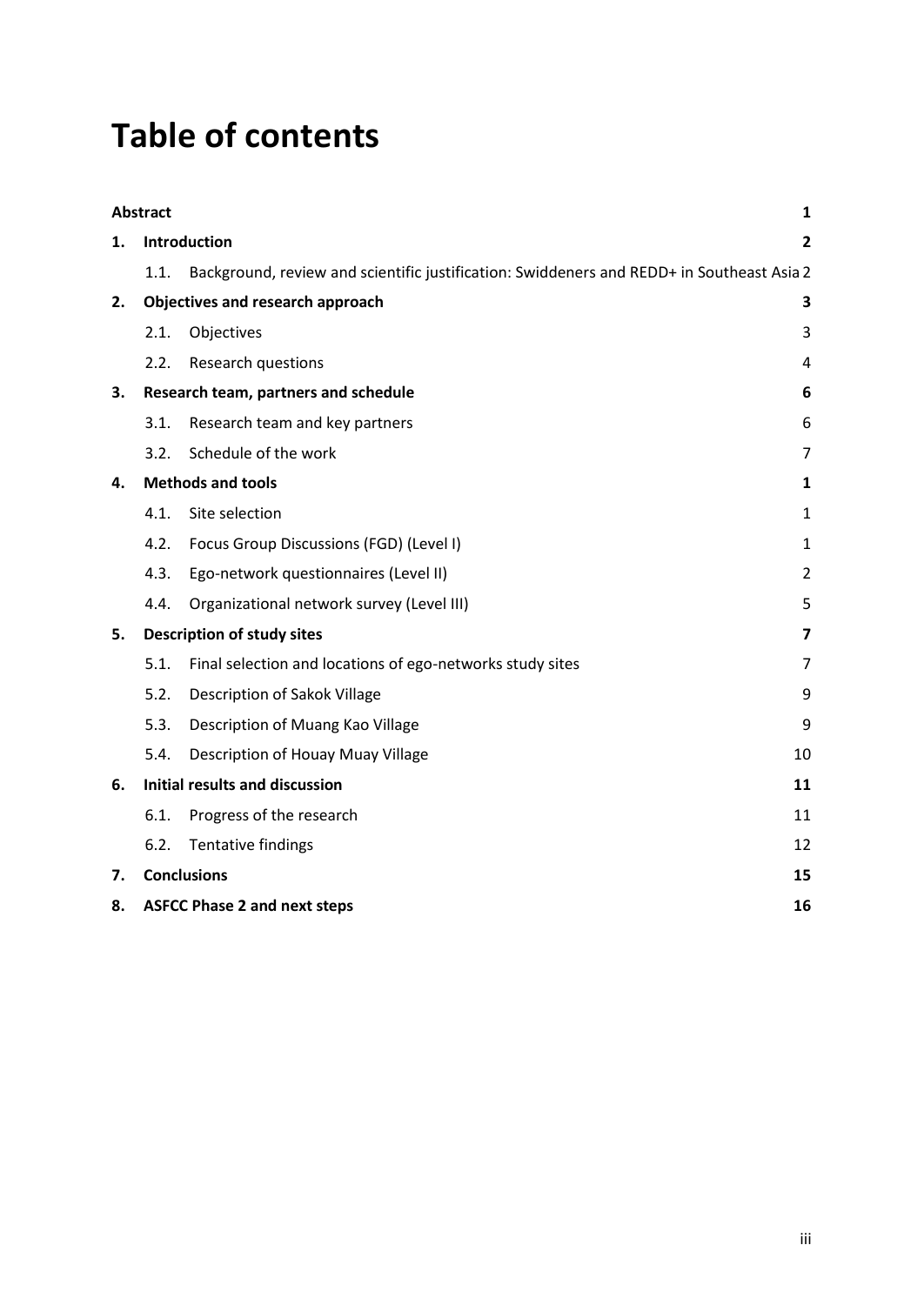# **List of figures and tables**

### **Figures**

| Figure 1. Focus Group Discussion on information and resource exchange                         | 4  |
|-----------------------------------------------------------------------------------------------|----|
| Figure 2. The research villages in the Viengthong District, Houaphan Province, Northern Laos. | 8  |
| Figure 3. The location of the Houaphan Province and the research sites in Lao PDR.            | 8  |
| Figure 4. Organizational perceptions on direct drivers of deforestation and degradation       | 13 |
| Figure 5. Organizational perceptions on indirect drivers of deforestation and degradation     | 13 |
|                                                                                               |    |

### **Tables**

| Table 1. The ASFCC advisory and research team in the Lao PDR                                       | 6              |
|----------------------------------------------------------------------------------------------------|----------------|
| Table 2. ASFCC-1 Research Activities in Lao PDR 2012-2013                                          | $\overline{7}$ |
| Table 3. Description of the selected systems for the ego-network study in Lao PDR                  | 3              |
| Table 4. Description of the selected study villages in Viengthong district, Houaphan province, Lao |                |
| PDR.                                                                                               | 7              |
| Table 5. Summary of organizational survey interviews to date                                       | 12             |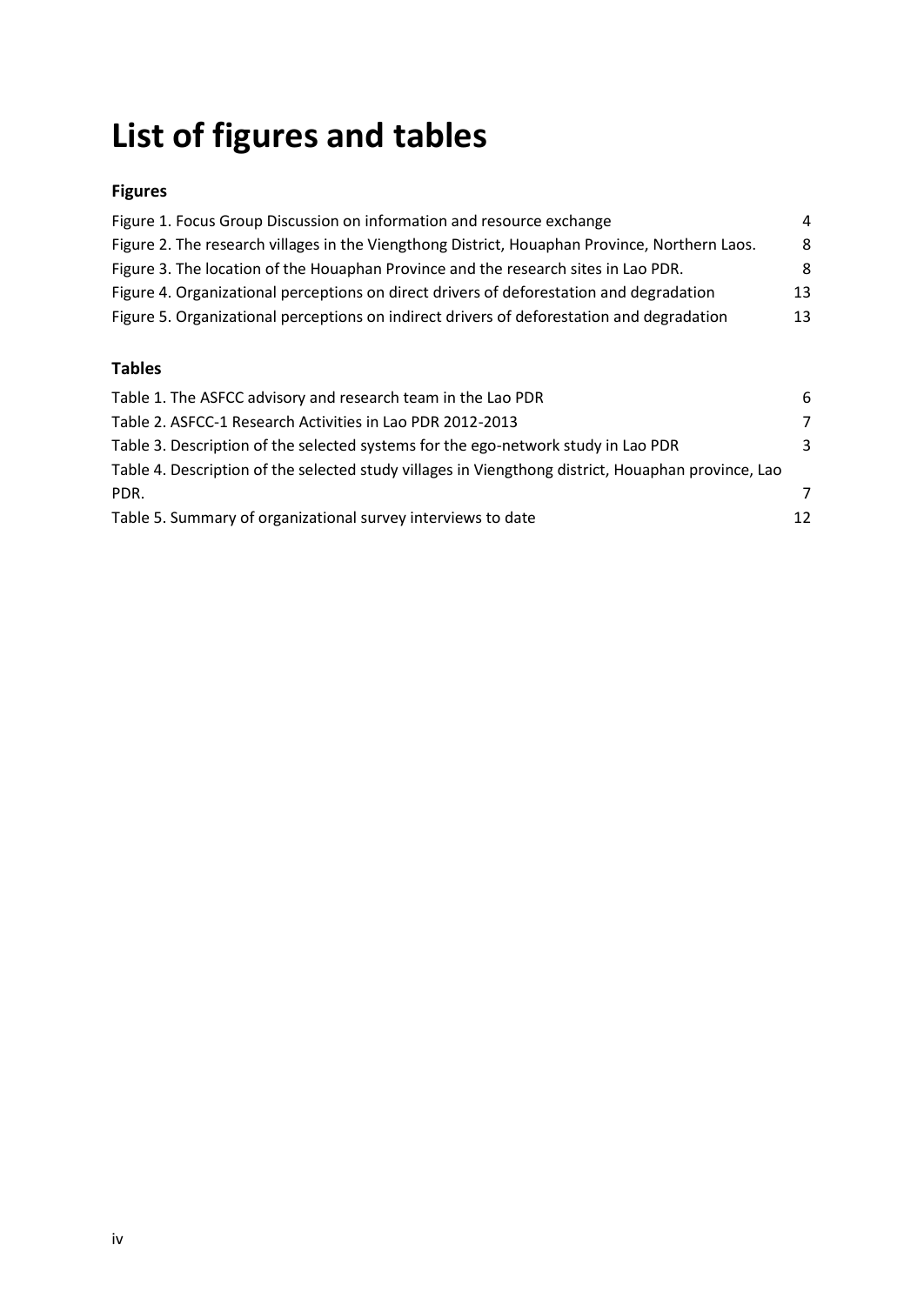### **Abstract**

Meaningful and effective involvement of local populations in REDD+ projects is a challenge. REDD+ project planners often lack information on the resource management patterns that community members employ. Particularly, misconceptions about shifting cultivation (swidden) communities exist among governments and non-governmental institutions, leading to further marginalization of often vulnerable groups of swiddeners. Swiddening, forms an important livelihood option for many rural communities in Laos, and it is imperative that REDD+ and other land use management projects in the region incorporate an understanding of swiddening, including the various forms of social forestry and fallow management, in their planning and implementation if the aim is to conduct a sucessfull project. It needs to be also noted that approaches that are termed "participatory" often seek to teach local communities new concepts or methods, but rarely emphasize learning from local communities about their own forest management related patterns and methods of conservation and change. Furthermore, many conservation and/or development activities and initiatives, whether REDD+ focused or not, underappreciate the mobility of rural Southeast Asian communities and the information and resource networks in which they participate. These shortcomings have profound impacts on the efficiency and effectiveness of climate-change related activities, as well as the benefits that these communities can hope to realize from REDD+ initiatives. This project seeks to fill these gaps by understanding how local communities that rely at least partially on swiddening can participate more meaningfully in programs focused on promoting REDD+. The project will have two principal objectives: (1) To understand how existing horizontal and vertical social networks can serve to enhance opportunities and diminish obstacles for forest communities to participate meaningfully in and benefit from REDD+ and/or other PES projects; (2) To understand how local knowledge, practice, institutions, and landscape patterns, especially in swidden communities: (a) can be employed to harmonize REDD+ objectives with local practice and thus enhance REDD+ project outcomes; (b) can be enhanced in economic value and in social and political value by REDD+ project activities. The project will achieve these objectives using mixed methods and through collaboration with swidden communities and other relevant actors in Lao PDR.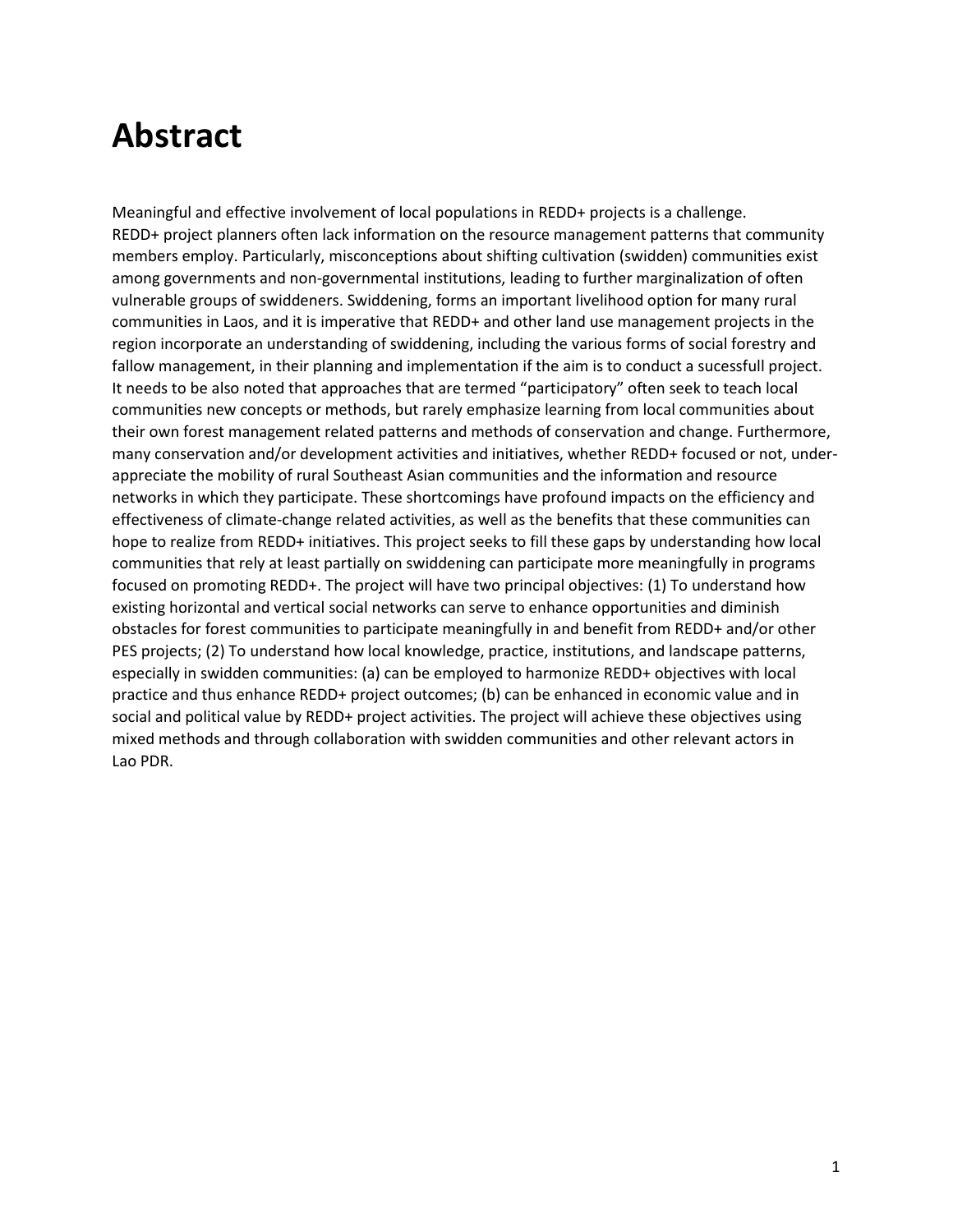### **1. Introduction**

### **1.1. Background, review and scientific justification: Swiddeners and REDD+ in Southeast Asia**

Throughout much of Southeast Asia, what remains of forests is found in areas where shifting cultivation or swiddening is practiced and where shifting cultivators (swiddeners) -- frequently disadvantaged minority peoples -- have traditional rights to land and resources (Mertz et al. 2009; Padoch et al. 2007). However, misconceptions about swiddening are common, mainly attributed to almost universal condemnation by both governments and non-governmental institutions (whether devoted to conservation or development). The vulnerable status of swidden populations (Cramb et al. 2009; Dove 1983; Fox et al. 2000; 2009) makes it imperative that REDD+ projects in the region incorporate an understanding of swiddening, including the various forms of forest and fallow management it commonly comprises, as well as of the communities themselves (Mertz 2009). Viengthong District in the northeast Province of Huaphan, Lao PDR, where swidden agriculture is widely practiced and REDD+ projects are planned, under study or in initial stages of activity, is an excellent site to focus on these important, linked issues.

One essential issue that tends to be missed or misinterpreted by both governments and nongovernmental institutions is the mobility of swiddeners and the dynamism of their resource use. Despite the often dramatic histories of migration and change of many swiddening communities, they are frequently viewed as essentially "traditional", static, and locally bounded. The many economic and political changes that have frequently occurred throughout Southeast Asia have, however, embedded even seemingly remote rural households and communities in multiple social networks. These networks link people and places, including rural to urban settlements, individuals to organizations, peripheries to centers, yet often remain essentially invisible to outsiders.

For the implementation of a REDD+ project, information and resource networks are essential. First of all, the actual reduction in deforestation and forest degradation needs to be measured and reported within a REDD+ MRV system. An MRV system must also ensure that information gathered is fed into a carbon accounting system, and that it can be verified. The verified performance information will need to be further translated into a financial transaction inside a larger REDD+ system, and cost and benefit sharing mechanisms need to be in place to provide incentives to people, communities and institutions at different levels.

Hence, identifying and using the existing networks is key to helping communities access information and marshal resources to participate more effectively in REDD+ and other climate change-related activities. The existing networks could potentially serve as channels where the information related to carbon stocks in the swidden system is gathered and shared; through which monitoring data is reported to other levels; or where financial resources or other benefits are exchanged. However, the existing networks in swidden communities for information and resource exchange are not yet well understood, and knowledge gaps continue to exist.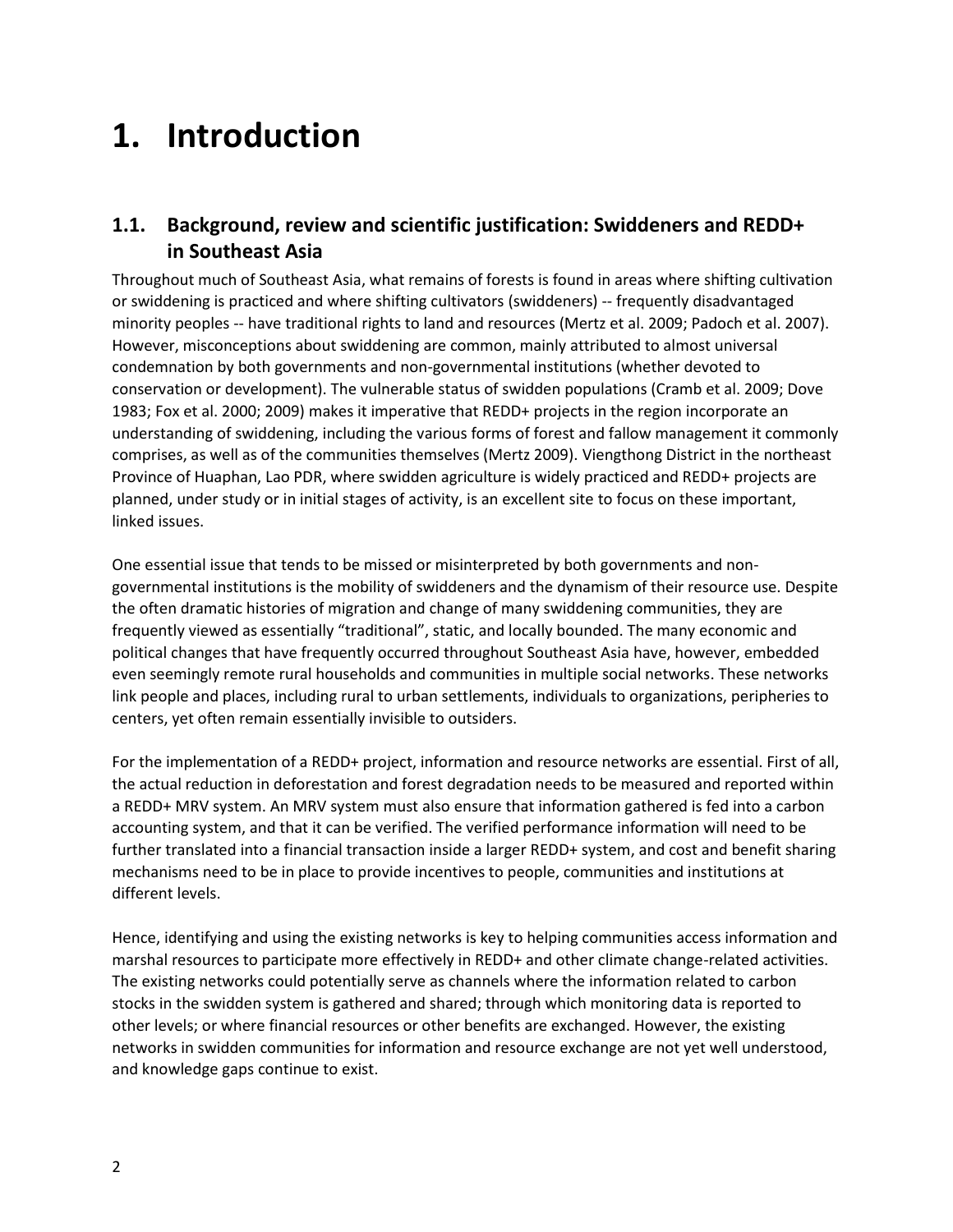## **2. Objectives and research approach**

### **2.1. Objectives**

This project has sought to fill the above mentioned gaps in knowledge by understanding how local communities that rely at least partially on swiddening can participate more meaningfully in programs focused on promoting REDD+. The project has two principal objectives:

- 1. To understand how existing horizontal and vertical social network structures can serve to enhance opportunities and diminish obstacles for forest communities and their members to:
	- a. Participate meaningfully in and benefit from REDD+ projects
	- b. Participate in and influence national and subnational REDD+ decision-making
- 2. To understand how local knowledge, practice, institutions, and landscape patterns of resource use, especially in swidden communities:
	- a. Can be employed to harmonize REDD+ objectives with local practice and thus enhance REDD+ project outcomes, including the effectiveness and efficiency of MRV activities
	- b. Can be enhanced in economic value and in social and political value by REDD+ project activities.

The project has worked towards these objectives through collaboration with swidden communities, research groups and actors who are planning and implementing REDD+ activities in Lao PDR.

#### **2.2 Research Approach**

The project used a comparative approach to study existing social structures and embedded networks (including rural-urban ties) in swidden communities and beyond, in three sites in Viengthong District. The research focused on networks in which information and financial resources were shared. Information and financial networks were selected because they are core elements in the institutional architecture of a REDD+ mechanism, and will need to be understood across different levels and scales if the aim is to implement a functioning REDD+ project.

The assumptions were that most networks, including rural-urban ties, are of an informal nature, even though in most cases formalized network structures would be needed for a transparent, accountable and legitimized REDD+ mechanism. The hypotheses were that a) transaction costs would be lower if the establishment of REDD+ builds upon existing mechanisms, and b) existing networks and social foci are currently dominated by power asymmetries, thus information flows and financial streams can be monopolized or influenced by powerful actors. It was argued that there is a need to assess in which situations a mechanism such as REDD+ could build upon existing network structures, would need to be modified, or new structures should be created to ensure equitable outcomes.

In addition, organizations that are relevant to decision-making about forests and forested land, and which affect deforestation and forest degradation in the research area were studied, particularly in relation to: (1) their positions and perceptions on REDD+ , deforestation and swiddening; (2) their location in discursive structures and involvement in activities related to REDD+ and forests; (3) their networks of information and collaboration with regard to decisions over deforestation and forest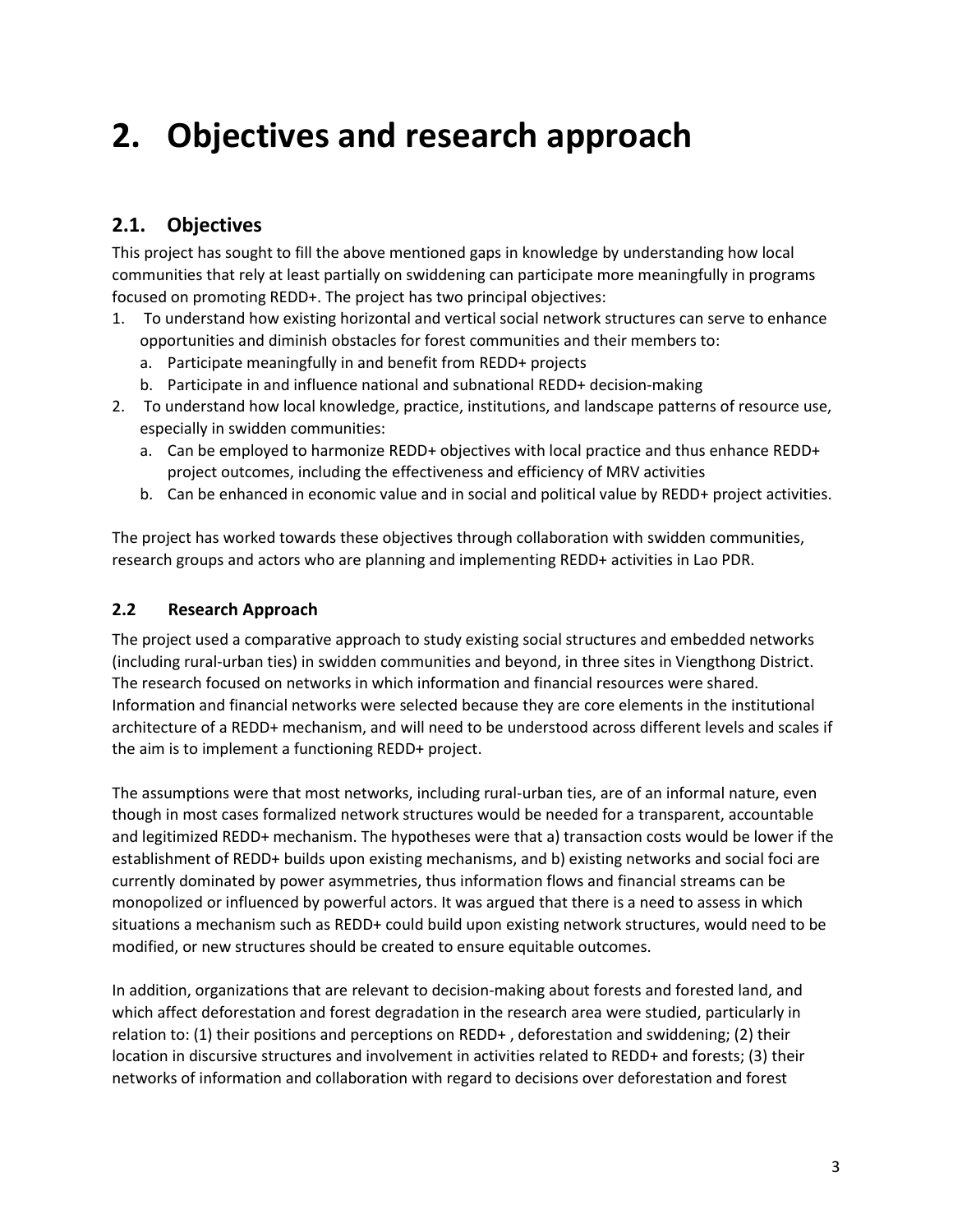degradation. This information is expected to provide a deeper understanding of cross-level or "vertical" influence and information flows.

Mixed and participatory methods were used. Observations, Focus Group Discussions (FGD), and interviews with qualitative and quantitative questionnaires were conducted at the local (community) level, subnational (district, province) and national levels. Three levels of research were used which are described in section 4 of this document, as well as in a more detailed internal methods document.



**Figure 1. Focus Group Discussion on information and resource exchange**

### **2.2. Research questions**

The following initial research questions guided the research:

- 1. What networks exist through which resources, and information are exchanged? When, with whom, how and why are the resources and information exchanged?
- 2. Can these networks (as identified under question 1) be related to the need for multi-dimensional information and financial flows of a REDD+ system (specifically for reporting (R) and benefit sharing (B)?
- 3. Who in the community has access to resources and information shared through the selected networks?
- 4. How do the socio-economic factors, migration patterns and personal relationships influence access to information and resources?
- 5. What are the current swidden practices of the farmers, and how have they changed over time?
- 6. What level of knowledge on REDD+/PES is present in the swidden communities?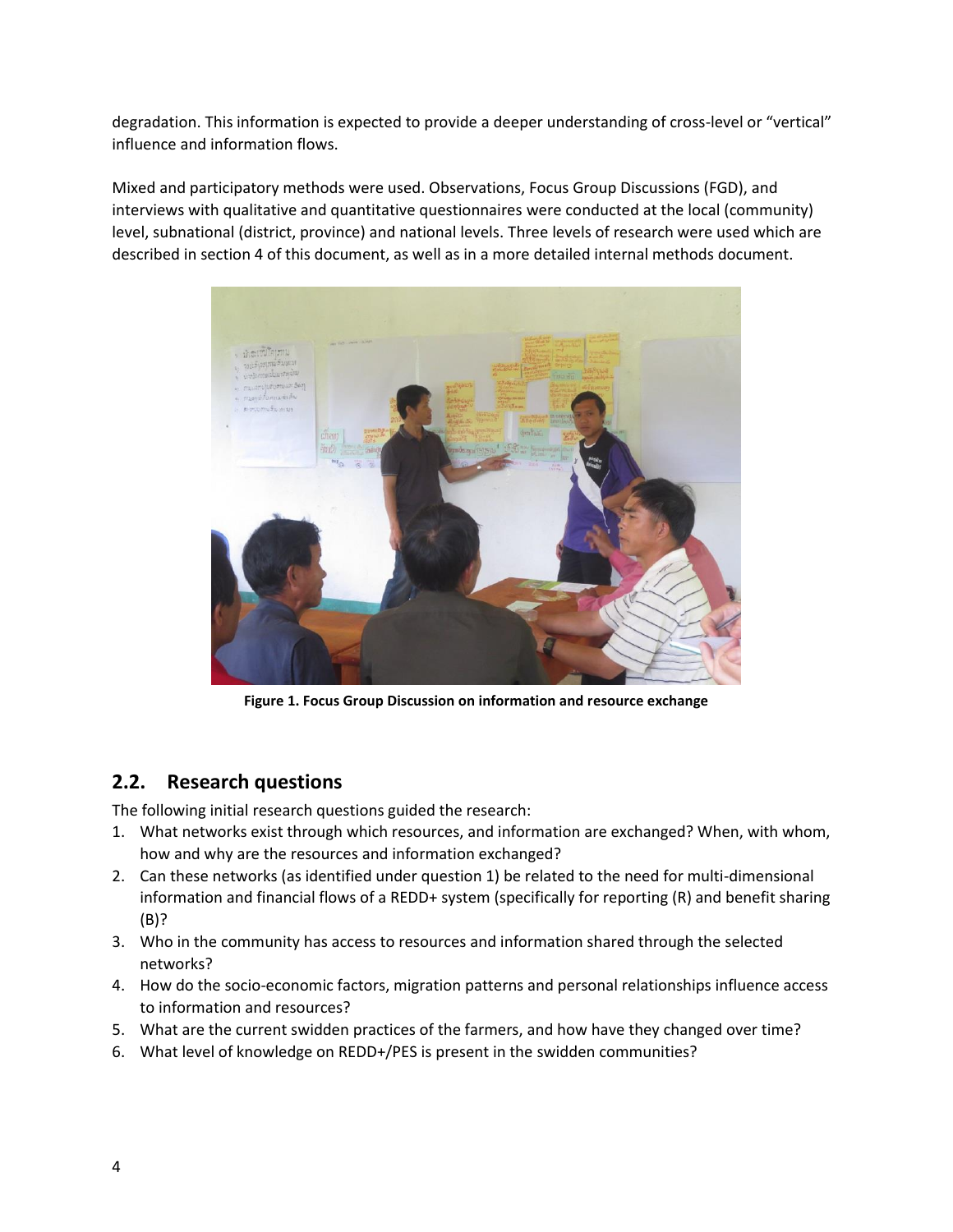- 7. What are the organizational perceptions of challenges and opportunities for reducing emissions through avoided deforestation and forest degradation at a subnational level?
- 8. What are the horizontal and vertical information, financial and influence networks related to existing and planned measures to reduce deforestation and forest degradation?
- 9. To what degree do formal and informal hierarchy, power constellations, discursive practices, and new (financial) incentives, influence and shape the implementation of a mechanism such as REDD+?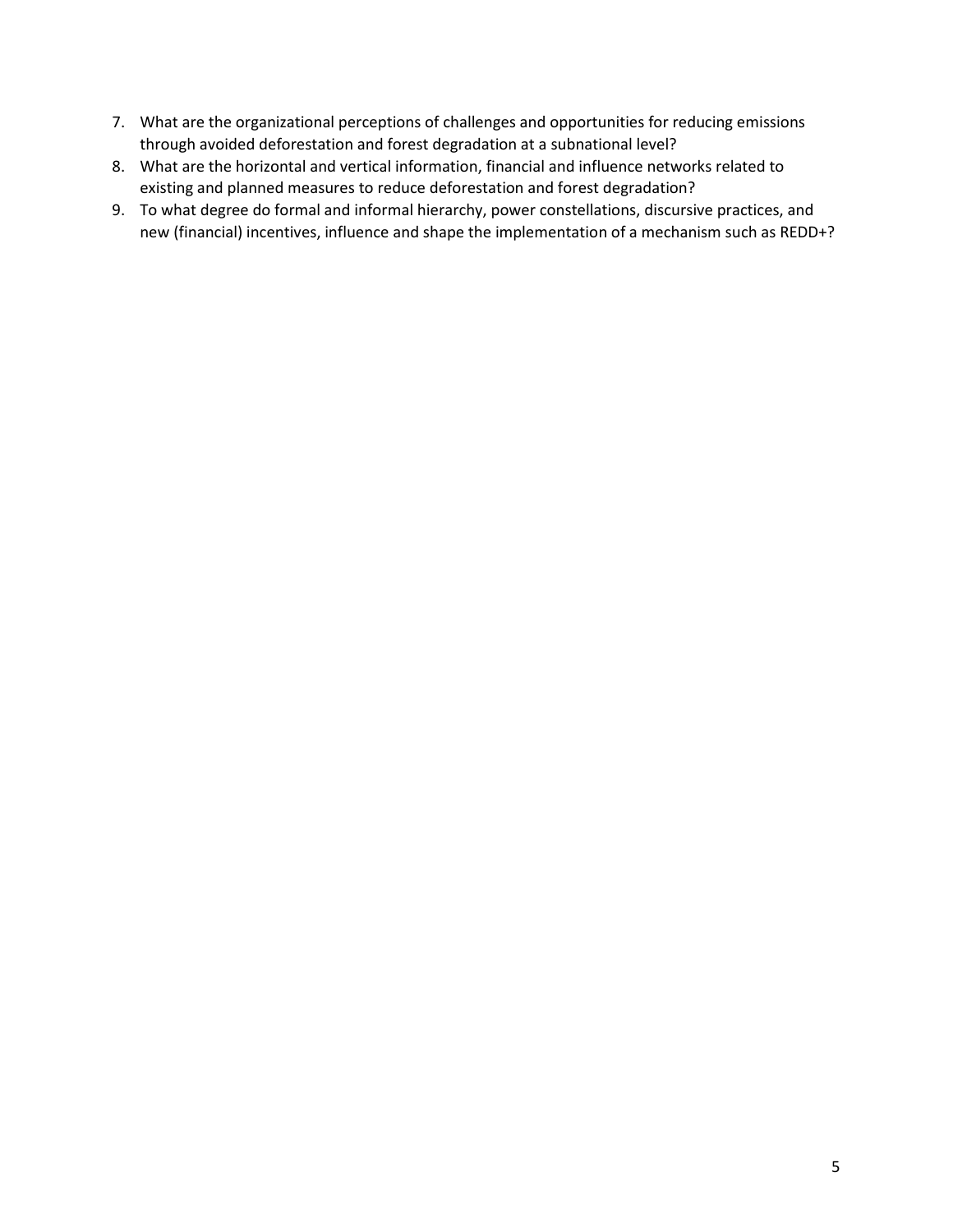### **3. Research team, partners and schedule**

#### **3.1. Research team and key partners**

The ASFCC research team in Lao PDR consisted of members from varying scientific, professional and cultural backgrounds. It included a CIFOR senior associate, senior and principal scientists, a post-doctoral fellow, Master's student/Intern, staff and students from the National University of Laos (NuoL) (senior, mid and junior level), and staff from the REDD+ Office, Department of Forestry (DOF), Ministry of Agriculture and Forestry of Lao PDR, and Viengthong District Agriculture and Forestry Office (DAFO). From the scientific background there were representatives from political, social, economic and ecological disciplines.

The key partners of the ASFCC-1 research in Lao PDR were thus the above mentioned national and local institutions; DOF, DAFO and NUoL.

| Mr. ThongEth Phayvanh        | Deputy Director General, Department of Forestry, Ministry of Agriculture<br>and Forestry of Lao PDR       |  |  |
|------------------------------|-----------------------------------------------------------------------------------------------------------|--|--|
| Mr. Sengrath Phirasack       | Director, Village Forest Management and Livelihood Division, DoF, Ministry<br>of Agriculture and Forestry |  |  |
| Dr. Kinnalone Phommasack     | Deputy Head of REDD+ Office, DoF, Ministry of Agriculture and Forestry                                    |  |  |
| Mr. Keoladom Phanhthavong    | Technical staff of REDD+ Office, DoF, Ministry of Agriculture and Forestry                                |  |  |
| Dr. Lamphoune Xayvongsa      | Head of Department, Faculty of Forestry, National University of Laos                                      |  |  |
| Mr. Khamphet Phomphoumy      | Lecturer, Faculty of Forestry, National University of Laos                                                |  |  |
| Mr. Sone Sayavong            | Forest Resource Management student, National University of Laos                                           |  |  |
| Mr. Dalath Voneveelai        | Forest Resource Management student, National University of Laos                                           |  |  |
| Mr. Robert Cole              | London School of Economics, CIFOR intern                                                                  |  |  |
| Dr. Moira Moeliono           | <b>CIFOR</b>                                                                                              |  |  |
| Dr. Maarit Kallio            | <b>CIFOR</b>                                                                                              |  |  |
| Dr. Maria Brockhaus          | <b>CIFOR</b>                                                                                              |  |  |
| Dr. Christine Padoch         | <b>CIFOR</b>                                                                                              |  |  |
| Dr. Jean-Christophe Castella | Consultant                                                                                                |  |  |

#### **Table 1. The ASFCC advisory and research team in the Lao PDR**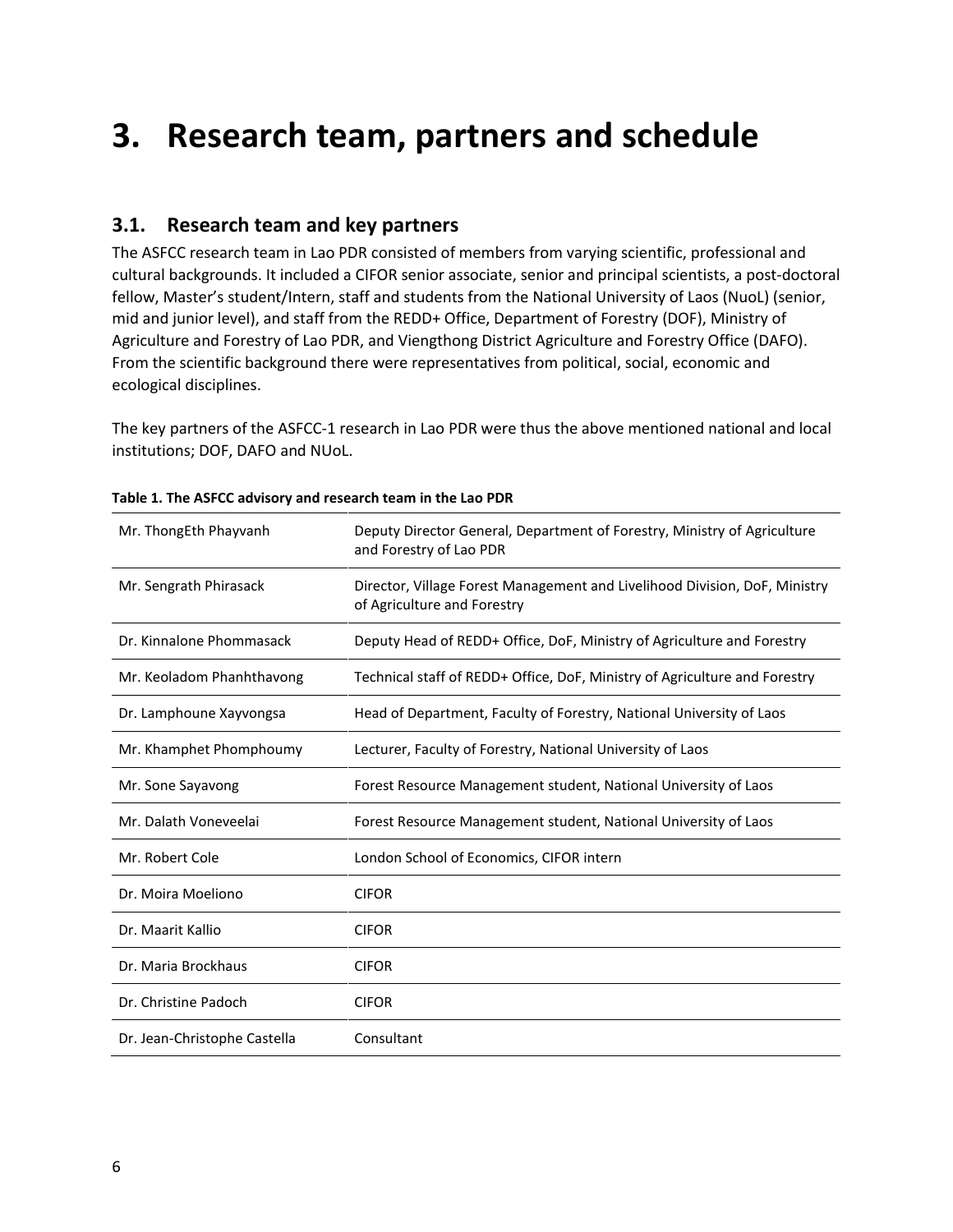### **3.2. Schedule of the work**

| No             | <b>Activity</b>                                                                                                                                | Place                                                                                                     | <b>Date</b>              | Participant                                                                                                                                                              | Output                                                                                                                                                                          |
|----------------|------------------------------------------------------------------------------------------------------------------------------------------------|-----------------------------------------------------------------------------------------------------------|--------------------------|--------------------------------------------------------------------------------------------------------------------------------------------------------------------------|---------------------------------------------------------------------------------------------------------------------------------------------------------------------------------|
| 1              | Selection of the field<br>sites and partner<br>development                                                                                     | Luang Prabang, Lao<br><b>PDR</b>                                                                          | April -May<br>2012       | Christine Padoch & Moira Moeliono                                                                                                                                        | Trip report & initial site selection<br>conducted. Meeting potential research<br>partners in Lao PDR                                                                            |
| $\overline{2}$ | Partnership development<br>in Lao PDR                                                                                                          | Vientiane, Lao PDR                                                                                        | February<br>2013         | Moira Moeliono                                                                                                                                                           | Terms of reference, contracts,<br>development of MOU between CIFOR &<br>DOF Lao PDR, partnerships strengthened<br>between DOF Lao PDR, CIFOR and<br>National University of Laos |
| 3              | Partnership<br>development, field<br>preparation & the Focus<br><b>Group Discussions (FGD)</b><br>conducted in Viengthong<br>District, Lao PDR | Vientiane & Luang<br>Prabang and<br>Viengthong District<br>(Sakok, Muang Kao<br>& Houay Muay<br>Villages) | May 2013                 | Moira Moeliono, Maarit Kallio, Jean-<br>Christophe Castella, Khamphet<br>Phomphoumy (NUoL);<br>Sayasith Kanyathi (DAFO),<br>Ang Her (Driver and Hmong<br>translation)    | Trip report, FGDs conducted in three<br>villages & background information<br>collected, key informant interviews &<br>transect walks                                            |
| 4              | Data management for<br>Laos                                                                                                                    | Laos                                                                                                      | <b>June 2013</b>         | Khamphet Phomphoumy, Jean-<br>Christophe Castella, Moira Moeliono,<br>Maarit Kallio                                                                                      | The systems/networks for the ego-<br>network study selected & field notes<br>documented & Lao language report<br>written for the FGD trip                                       |
| 5              | Organizational surveys<br>conducted in Laos                                                                                                    | Laos                                                                                                      | July 2013-<br>March 2014 | Robert Cole, Khamphet Phomphoumy<br>(NUoL), Keoladom Phanhthavong<br>(DOF), (Moira Moeliono)                                                                             | Organizational questionnaires conducted,<br>transcription of English language<br>interviews started                                                                             |
| 6              | Ego-network interviews<br>in Laos                                                                                                              | Laos                                                                                                      | September                | Robert Cole, Maarit Kallio, Khamphet<br>Phomphoumy (NUoL), Keoladom<br>Phanhthavong (DOF), Somlina<br>Sommithath (DAFO), Phet (driver, cook<br>and additional logistics) | Ego-network questionnaires conducted in<br>Sakok and Muang Khao Villages<br>(transcription to start from January), trip<br>report                                               |

#### **Table 2. ASFCC-1 Research Activities in Lao PDR 2012-2013**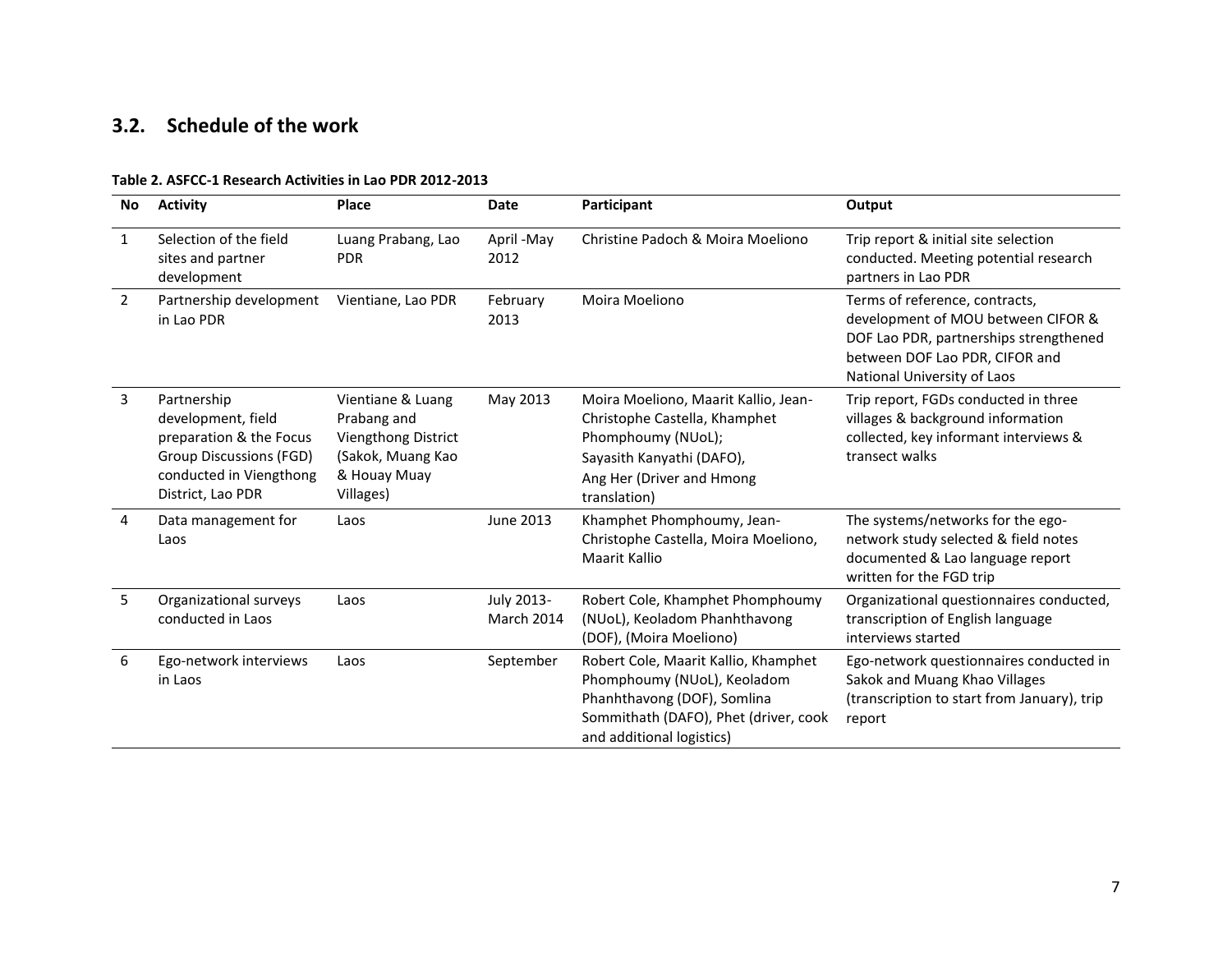| No | <b>Activity</b>                                                                       | <b>Place</b>                                  | Date                   | Participant                                                                                                                                                                                                  | Output                                                                                                                                                      |
|----|---------------------------------------------------------------------------------------|-----------------------------------------------|------------------------|--------------------------------------------------------------------------------------------------------------------------------------------------------------------------------------------------------------|-------------------------------------------------------------------------------------------------------------------------------------------------------------|
|    | Ego-network interviews<br>in Laos                                                     |                                               |                        | Robert Cole, Khamphet Phomphoumy<br>(NUoL), Keoladom Phanhthavong<br>(DOF), Somlina Sommithath (DAFO),<br>Sone Sayavong (NUoL), Dalath<br>Voneveelai (NUoL), Phet (driver, cook<br>and additional logistics) | Ego-network questionnaires conducted in<br>Muang Khao & Houay Muay Villages,<br>(transcriptions and translation to be<br>started from January), trip report |
| 8  | Database development                                                                  | Vientiane, Laos                               | November<br>onwards    | Robert Cole, Khamphet Phomphoumy<br>(NUoL), Sone Sayavong (NUoL), Dalath<br>Voneveelai (NUoL)                                                                                                                | Arrangements in place for transcription,<br>translation, data management, work on-<br>going from January                                                    |
| 9  | Organizational surveys in<br>the Province & District<br>level                         | Viengthong District<br>& Houaphan<br>Province | December<br>2013       | Robert Cole, Khamphet Phomphoumy<br>(NUoL), Keoladom Phanhthavong<br>(DOF), Keo (driver and additional<br>logistics)                                                                                         | Trip report, surveys conducted, for<br>transcription from January                                                                                           |
| 10 | Finalize the<br>organizational surveys in<br>Vientiane, Lao PDR                       | Vientiane, Lao PDR                            | January-<br>March 2014 | Robert Cole, Khamphet Phomphoumy<br>(NUoL), Keoladom Phanhthavong<br>(DOF)                                                                                                                                   | Final report, surveys conducted,<br>transcriptions on-going                                                                                                 |
| 11 | Reporting back &<br>feedback from the<br>partners & planning for<br>the ASFCC Phase 2 | Vientiane, Lao PDR                            | February<br>2014       | CIFOR team & Laotian key partners                                                                                                                                                                            | Presentations, feedback notes & final<br>activity report for the ASFCC Phase 1                                                                              |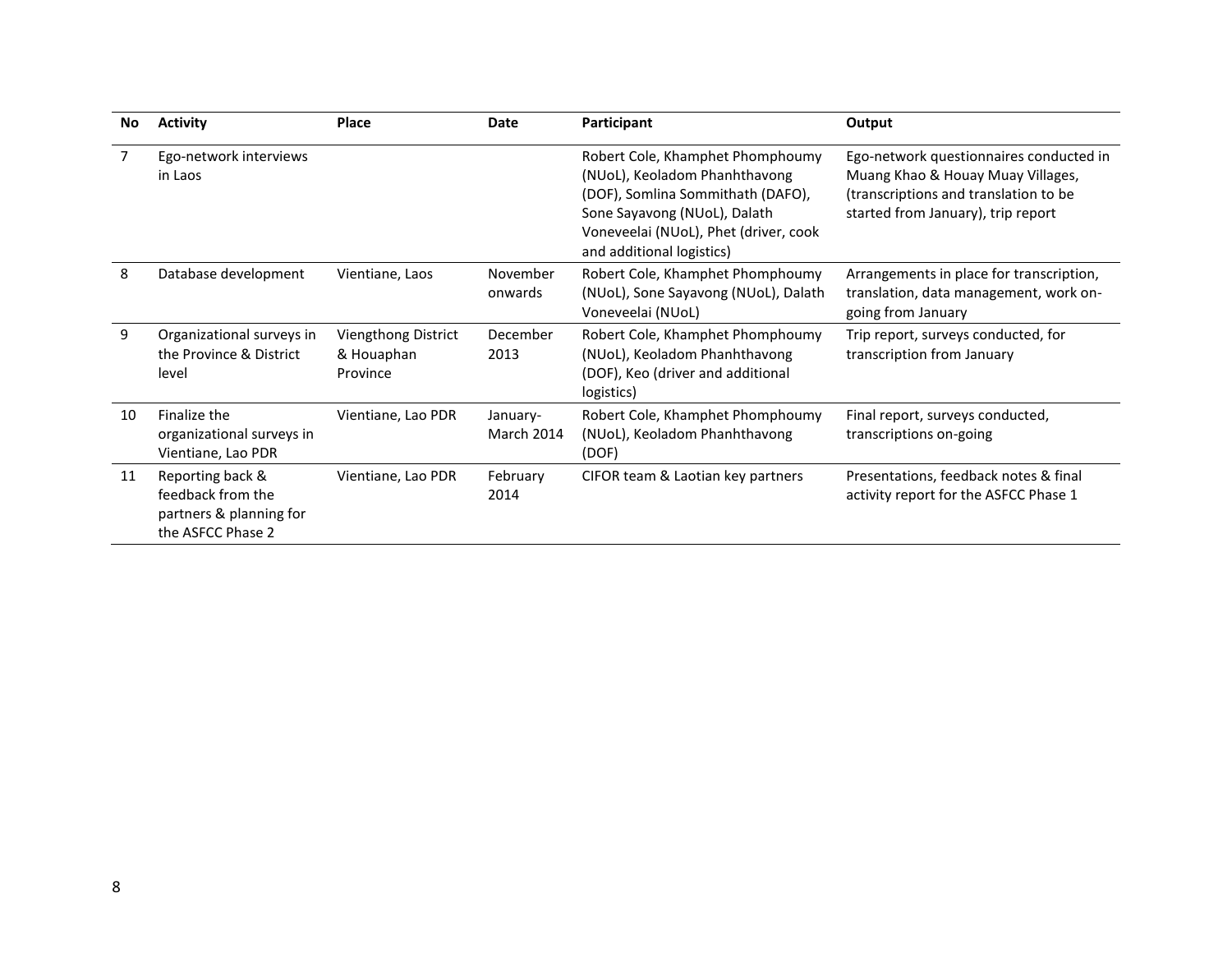### **4. Methods and tools**

### **4.1. Site selection**

Site selection was based on the following criteria:

- 1. Swiddening is a dominant land use in the community
- 2. Significant forest cover is present in the village area (including mature forest)
- 3. There are other specific characteristics of interest (e.g. presence of maize plantations as an external driver of change, proximity of a natural park etc.)
- 4. Village is a study site of the I-REDD Project, or in the same area as the I-REDD Project sites, which allows for improved synergies between the two projects, minimizing double work done, and strengthening the use of data collected by the two projects.

In addition, we also considered ethnic diversity in our selection, with a preference for villages that were multi-ethnic or consisted of ethnic minorities. The three study locations are Ban Sakok, close to Viengthong district center; Houay Muay, close to Muang Xone (new administrative center), and Muang Kao (see section 5 for full description of study sites).

### **4.2. Focus Group Discussions (FGD) (Level I)**

In total 9 Focus Group Discussions (FGD), differentiated by gender and age (women, men and young people), were conducted in the three selected villages in Viengthong District. The FGDs were conducted in order to get a basic understanding on:

- 1. The environmental, economic and social characteristics of each site.
- 2. The existing resource and information exchange systems and embedded networks (within the community and beyond), including when, with whom, how and why the resources are exchanged.

A 'system' in this study was defined along the following dimensions: (a) resources that are exchanged (money, information, skills, material); (b) actors (who is exchanging resources); (c) purpose (why are the resources exchanged); (d) social foci and tools facilitating the exchange (where, when and how the exchange is done). As such systems can be identified also through the identification of institutions with their structure or rules, actors, resources, relations and exchanges. These systems and the embedded networks were the bases for the follow-up ego-network surveys as described in the following section (4.3).

A participatory approach and a set of tools were used during each FGD. The specific steps followed were:

- 1. Historical axis was used to understand what main past events in the community's history have influenced and altered their economic situation, well-being (economic and social), and land-use; and what main impacts resulted from these events.
- 2. Discussion and visualization on what resources (information, financial, material and skills) are exchanged within the community and with outside actors. What tools, events, social foci facilitated this exchange? When and how often do these interactions take place, and for which main purpose(s)?
- 3. Identification based on these concrete examples of what resource exchange "systems" exist in the community.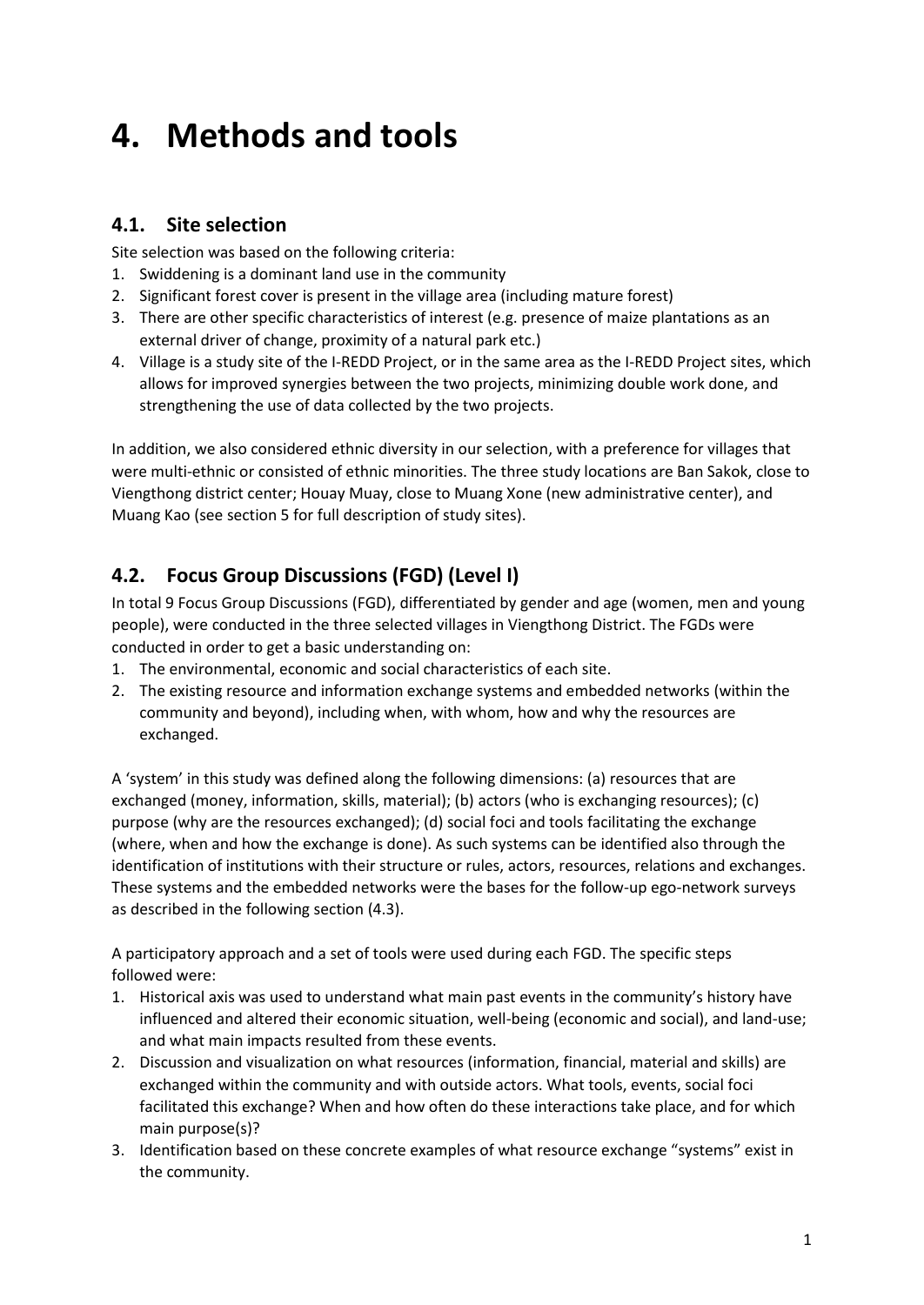- 4. Ranking the importance of each system identified (using visualization and verbalization techniques) for the community's social and economic well-being. (Ordinal ranking is used, but more than one system can have the same importance.)
- 5. Discussion and visualization of some of the selected networks more in detail.

Each FGD took approximately two hours to conduct. Material used included: big & small papers, stickers, tape, markers, snacks & tea & coffee. Each FGD was recorded in order to be able to check unclear points. In addition to this report, a more detailed trip report has been prepared based on the FGD trip. Also notes and photos were taken during the FGDs, and the raw material stored for future needs.

### **4.3. Ego-network questionnaires (Level II)**

Drawing from the information gained from the FGDs, the household level ego-network survey sought to gather data aimed at answering the following questions:

- 1. How are resources and information exchanged within and beyond swidden communities?
- 2. Who in the community has access to resources and information shared through the selected networks?
- 3. How do socio-economic factors, migration patterns and personal relationships influence access to information and resources?
- 4. Can the selected networks (see below) be related to the needs for multi-dimensional information and financial flows in a REDD+ system (specifically for reporting and benefit sharing of REDD+)?
- 5. What are the current swidden practices of the farmers, and how have they changed over time?
- 6. What level of knowledge on REDD+/PES is present in the swidden communities?

Based on the FGDs, the three most strongly related and/or strongly influential networks over potential REDD+ activity in the study villages were selected based on the following criteria:

- 1. Within the system/network there are links to different actor groups that would be/are relevant for the implementation of REDD+ (e.g. GOs, NGOs, donor agencies, etc.).
- 2. The system/network includes benefit or finance sharing elements, as benefit sharing (monetary and non-monetary) will be part of a REDD+ design.
- 3. The system/network has a link to government agencies or other actors that conduct monitoring or reporting activities such as collection of statistical information, since an MRV mechanism for REDD+ will have reporting structures.
- 4. The system is related to land use change (especially related to changes in forest cover). The similarity with a REDD+ mechanism would be that REDD+ intends to influence forest related land use change.

There were a limited amount of external actors operating in the area that have included any monitoring or reporting in their activities. Thus the systems selected for the detailed ego-network surveys were chosen on the basis of fulfilling the above mentioned criteria as well as possible, but not all of them in all cases. The selected systems, and their relation to the selection criteria are described in the Table 3.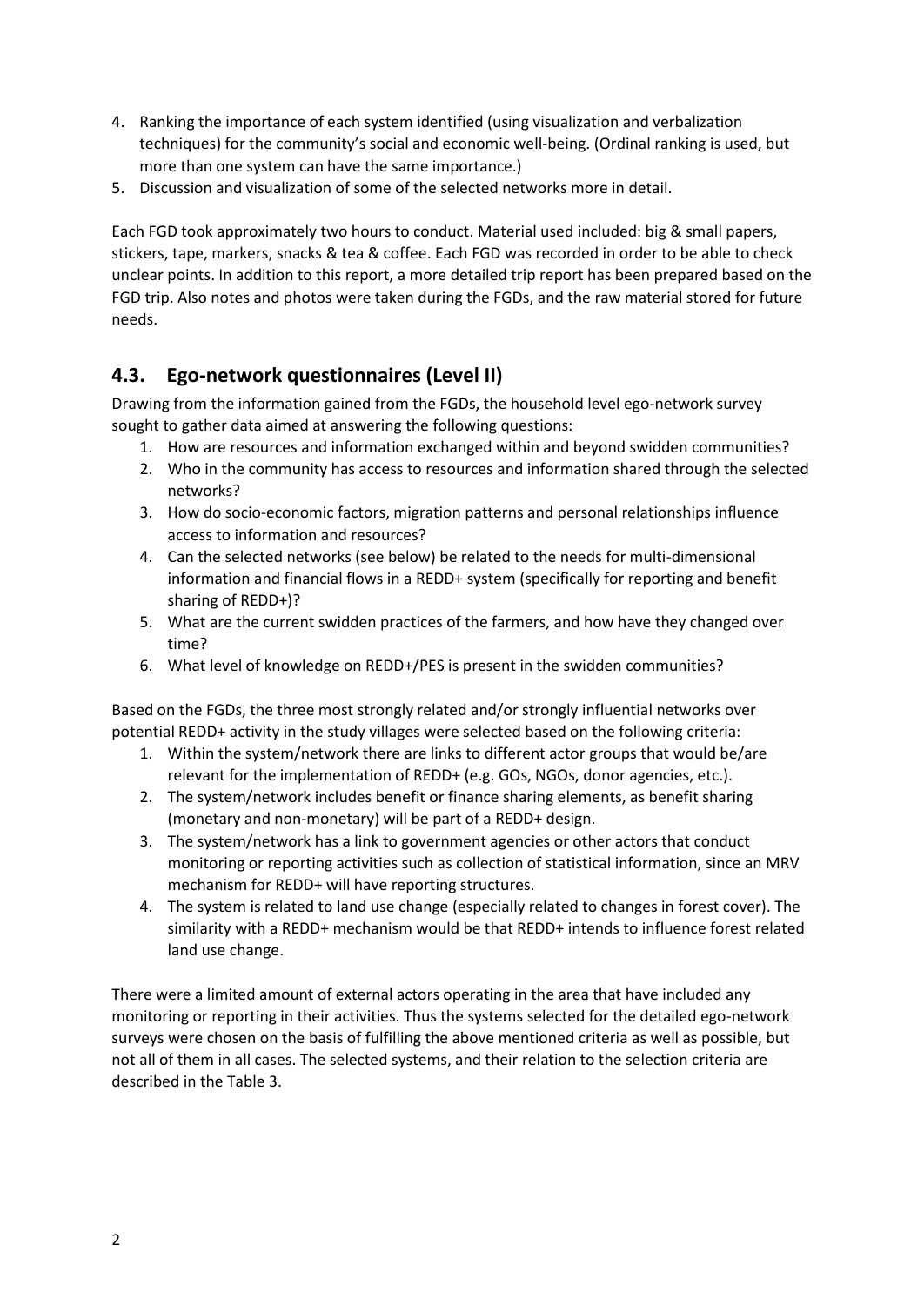| Name of<br>system                                                                                                                                                    | Criteria 1<br><b>Actors (potential)</b>                                                                                                                                                                            | Criteria 2<br><b>Benefit sharing</b>                                                                                                                                           | Criteria 3<br><b>Monitoring &amp;</b><br>reporting                                                                                | Criteria 4<br>Land use change                                                                                                                                                                                                                         |
|----------------------------------------------------------------------------------------------------------------------------------------------------------------------|--------------------------------------------------------------------------------------------------------------------------------------------------------------------------------------------------------------------|--------------------------------------------------------------------------------------------------------------------------------------------------------------------------------|-----------------------------------------------------------------------------------------------------------------------------------|-------------------------------------------------------------------------------------------------------------------------------------------------------------------------------------------------------------------------------------------------------|
| 1. Livelihood<br>development<br>and poverty<br>reduction<br>projects                                                                                                 | <b>Community leaders</b><br>and residents<br>(membership<br>dependent on the<br>nature/criteria of the<br>project), government<br>and international<br>organization staff at<br>national and<br>subnational levels | Information and<br>production inputs<br>for livestock and<br>crops, credit,<br>repayments and<br>income, hard<br>infrastructure                                                | Potential<br>monitoring via<br>village committee,<br>residents and<br>project visits (data<br>yet to be analysed)                 | Contribution to<br>strengthening permanent<br>agriculture/alternative<br>livelihoods to reduce<br>overharvesting/conversion<br>of forest                                                                                                              |
| Cross-border,<br>2. Maize<br>provincial and<br>contract<br>district traders,<br>farming<br>provincial and<br>district government,<br>community leaders,<br>residents |                                                                                                                                                                                                                    | Information and<br>production inputs,<br>hard<br>infrastructure in<br>form of dirt road<br>construction for<br>harvesting, raw<br>product, credit,<br>repayments and<br>income | Subnational<br>government<br>agricultural data,<br>traders' accounting                                                            | Conversion of upland rice<br>and available redundant<br>land (e.g. boundary forest<br>between neighbouring<br>cultivated areas) to maize,<br>marketization of lands that<br>were previously partially<br>(or in some cases wholly)<br>for subsistence |
| 3. Nam Et<br>Phou Louey<br>National<br>Protected<br>Area (NPA)                                                                                                       | <b>Community leaders</b><br>and residents,<br>government and<br>international<br>organization staff at<br>national and<br>subnational levels,<br>NPA staff                                                         | Information,<br>occasional<br>employment,<br>ecological<br>benefits of<br>regenerating<br>protected area                                                                       | Monitoring via NPA<br>and government<br>structures, project<br>visits, research,<br>including some<br>involvement by<br>villagers | Direct regulation of access<br>and subsequent<br>regeneration of protected<br>areas, swidden practice<br>altered by reduced fallow<br>cycles                                                                                                          |

**Table 3. Description of the selected systems for the ego-network study in Lao PDR**

Ego-network questionnaires were conducted with the household heads of 40 randomly selected households per community to the extent possible. Where household heads were absent for work or other purposes, replacements were commonly members of the village committee.

The survey questionnaire included the following distinct sections:

- 1. Basic socio-economic attributes of the informant and household, including any formal roles and organizational memberships that the respondent may have
- 2. Household ties related to each selected system/network
- 3. Household links to urban centers and other migration destinations
- 4. Experiences related to REDD+ and PES (Payments for Ecosystem Services)
- 5. Swidden practices.

The main hypothesis tested was that specific socio-economic factors and migration experiences, as well as kin ties to specific people determine actors' access to existing informal and formal structures across communities, between them and in rural-urban interactions. This access to informal and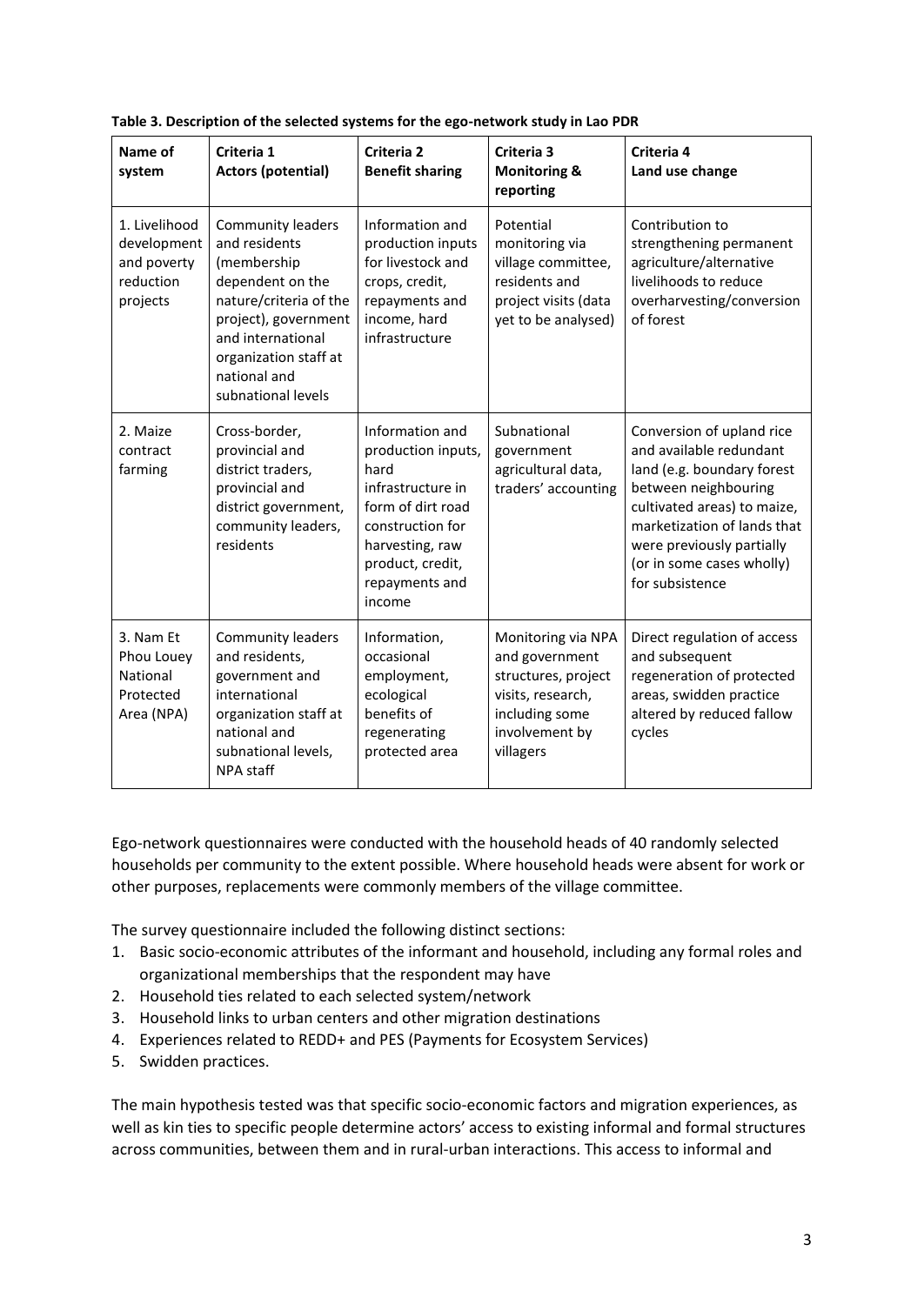formal structures and networks influences the community member's access to information and resources.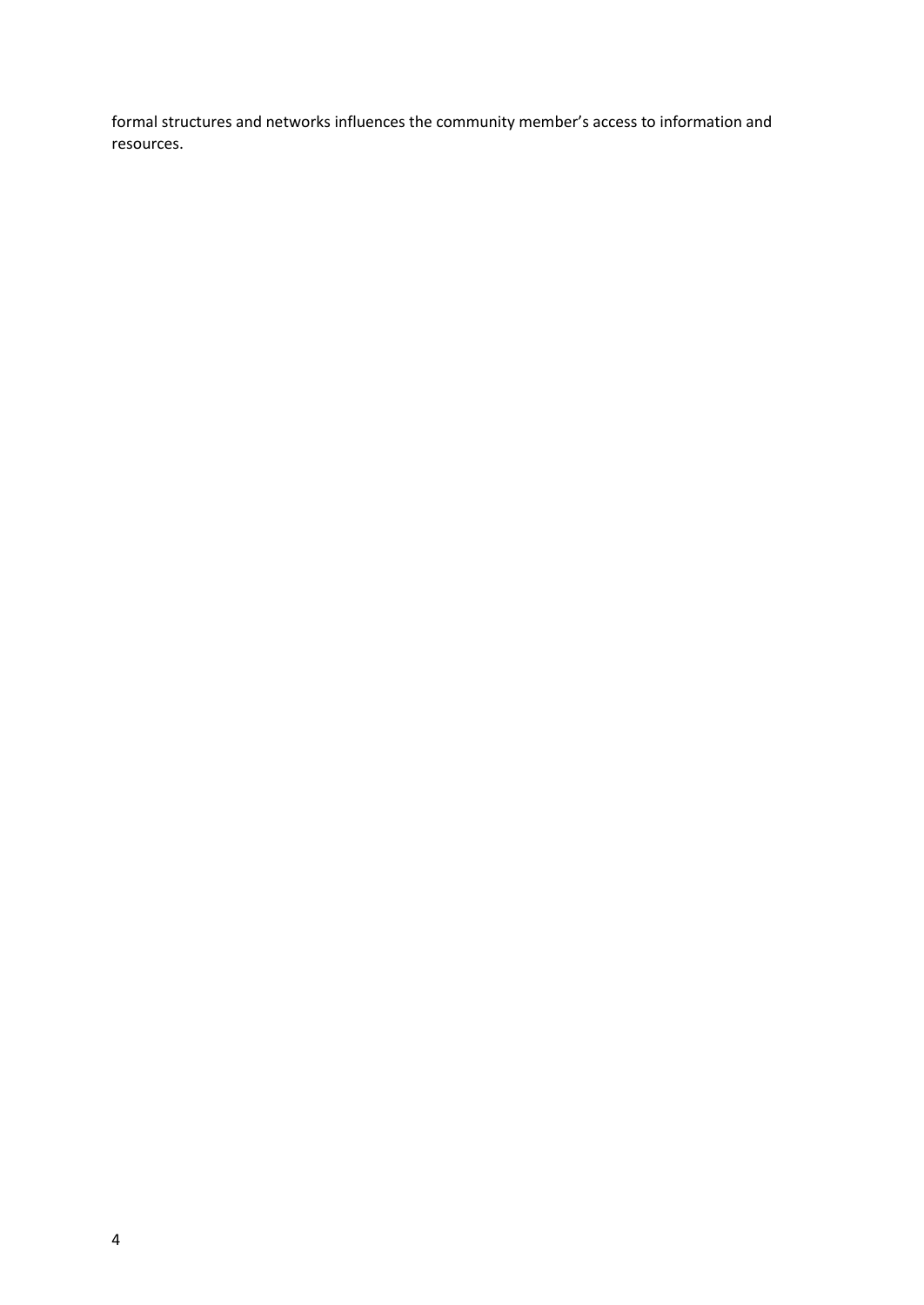The field team digitally recorded all household interviews for transcription and translation, as well as taking detailed notes during the process. Key informant interviews were also carried out in addition to the household sample, including village leaders, farmers and traders. These were also recorded where possible, while in some cases notes were taken instead.

Participation in the three selected networks unsurprisingly varied significantly by location. Households in Ban Sakok are more likely to be linked to livelihood development and poverty reduction projects owing to the large number of projects that have operated in this location, although differentiation between projects was often unclear, and most were associated with the Poverty Reduction Fund. Meanwhile such projects have less reach in Muang Kao by comparison due to its remoteness, and in Houay Muay extension activities have aimed to support local livelihoods following the resettlement of the village in the late 1990s. All villages are strongly affected by maize contract farming, with most respondents involved in this network in some way, although the level of benefit depends on proximity to major collection points, the ability to mill and transport the harvest and access to sufficient additional land to provide for household consumption. Variations and determining factors within the study sites for participation in networks will be identified more fully in forthcoming analysis. Further site descriptions can be found in section 5, below.

### **4.4. Organizational network survey (Level III)**

An organizational network survey has been carried out since July 2013 at national level in Vientiane capital and subnational levels in the Huaphan provincial capital of Samneua and Viengthong district to study the following initial research questions:

- 1. What are the organizational perceptions of challenges and opportunities for reducing emissions through avoided deforestation and forest degradation at national and subnational levels?
- 2. What are the horizontal and vertical information, financial and influence networks related to existing and planned measures to reduce deforestation and forest degradation?
- 3. To what degree do formal and informal hierarchy, power constellations, discursive practices, and new (financial) incentives, influence and shape the implementation of a mechanism such as REDD+?

The survey was administered to high ranking representatives of pre-identified organizations and actors ranging from local government and private sector representatives, to those of national governmental and international non-governmental organizations. After interviewing the initial set of pre-defined actors, snowball sampling was used. The relevant actors and organizations selected for the study were those who: (a) were most influential in making decisions and implementing activities that affect forests or forested areas; or (b) distributed information relevant to forests and forested land in the research area. The actors were defined by a review of project reports, administrative hierarchies etc. and verified during an initial scoping trip in the research area. The selected actors were of several different categories (private sector, government, INGOs, research, unions and civil society organizations) and active at various levels (national, provincial and district). Actors could also be specific departments or subgroups in a larger organization (e.g. specific forest department units). The aim was to have a highly ranked official or expert representing the organization during the interviews.

The organizational questionnaire had three distinct sections. The first section identified the type and some specific characteristics of the organization, including their major organizational interests. The second section identified actors' positions regarding policy challenges and opportunities. The third section focused on networking among the identified organizations. In the third section, the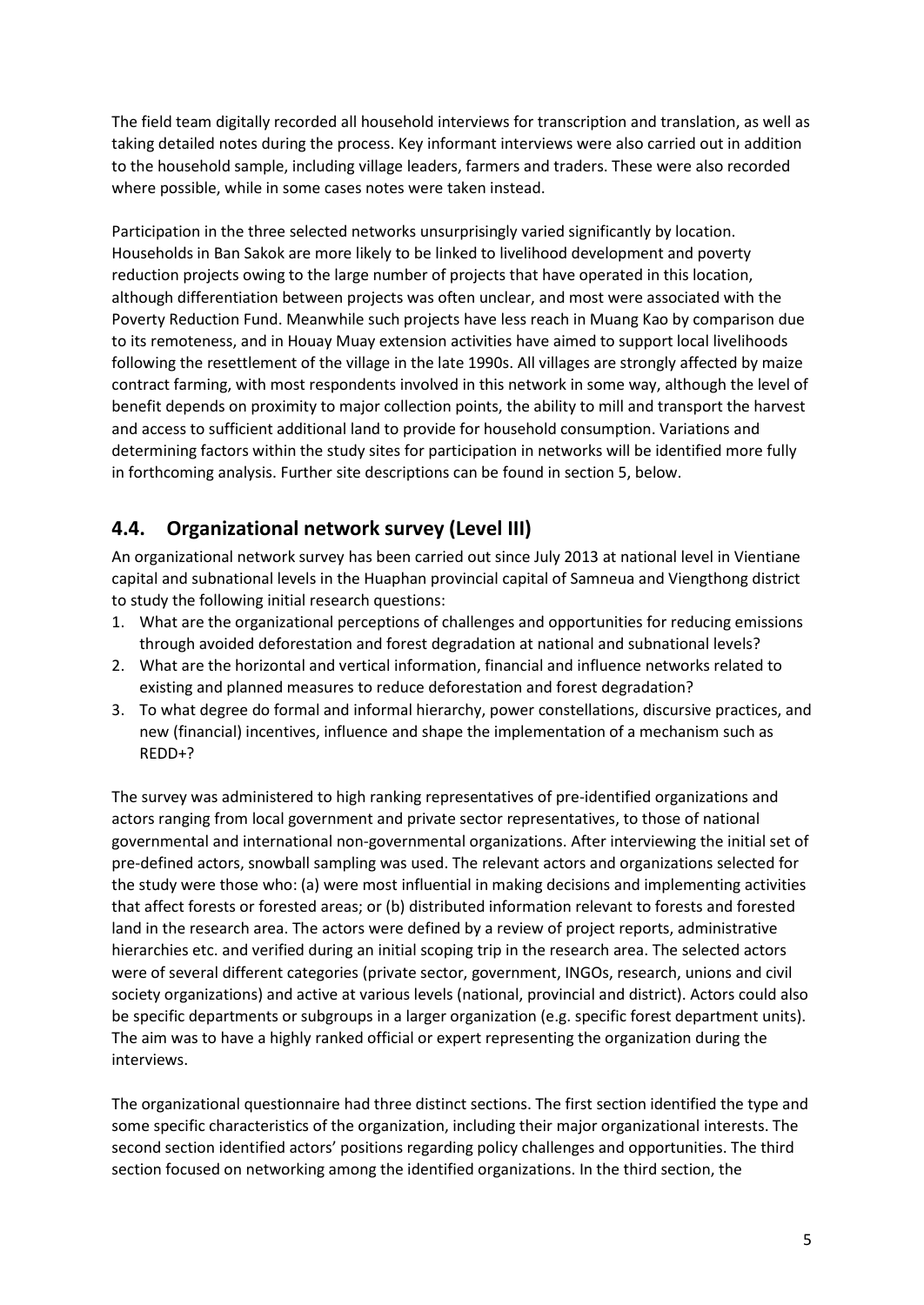questions referred to the influence of other organizations, exchange of information, sources of scientific information, organizations with opposing positions, and organizations with whom there is collaboration. Most interviews were recorded and are in the process of transcription and translation. Several respondents would not permit interviews to be recorded, in which case detailed notes were also taken. The data will be analyzed using qualitative methods and social network analysis, while some initial observations are presented in section 6.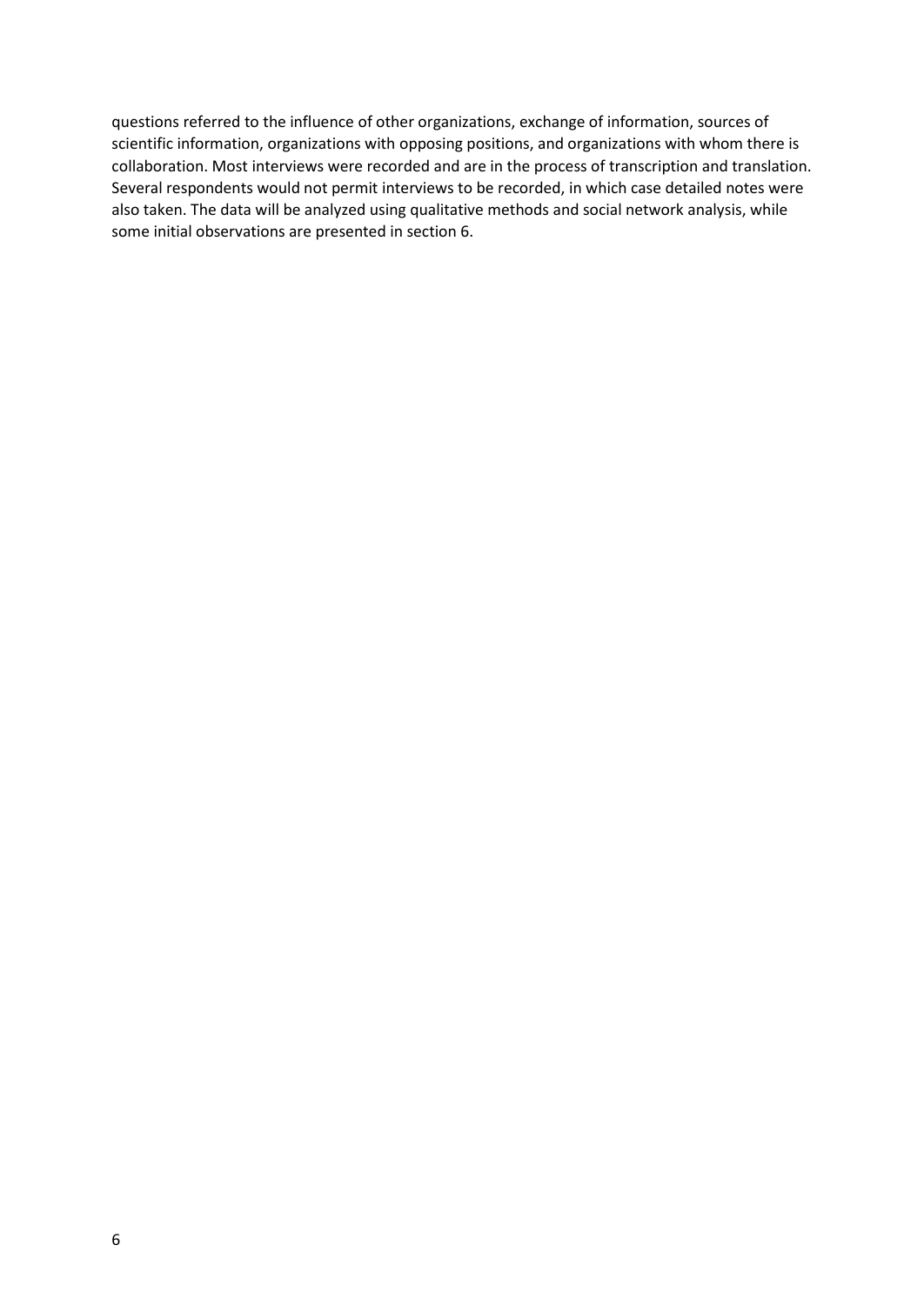## **5. Description of study sites**

### **5.1. Final selection and locations of ego-networks study sites**

The research sites in Viengthong district for the focus group discussions and ego-networks survey were selected based on the criteria described in section 4.1. In addition, one major reason for selecting Viengthong as the study district was the existence of a natural park (Nam Et – Phou Louey National Protected Area) in the area. Furthermore some REDD+ and PES projects had been planned or implemented in the area, but Viengthong district was still developing in the implementation of these projects. Yet, many relevant questions remained to be studied before such projects could be implemented in an effective, efficient and equitably way. In addition, as mentioned in section 4.1, another project CIFOR was partnering, namely I-REDD, was operating in the area. The ASFCC project was planned to be implemented in the same area as I-REDD in order to diminish double work and improve collaboration among these two projects and partners.

After visiting several villages in the area, three study villages were selected to enable comparison between sites with different ethnic groups and different levels of access to different services, although the number of villages was limited by the time and resources available. The selected villages were Sakok, Muang Kao and Houay Muay (Table 4).

| Village name     | Number of households | <b>Number of inhabitants</b> | <b>Main Ethnic group</b>              |
|------------------|----------------------|------------------------------|---------------------------------------|
| <b>Ban Sakok</b> | 64                   | 335                          | Majority Khmu, minority Lao Loum      |
| Muang Kao        | 85                   | 524                          | Majority Tai Daeng, minority Lao Loum |
| Houay Muay       | 147                  | 1135                         | Hmong                                 |

**Table 4. Description of the selected study villages in Viengthong district, Houaphan province, Lao PDR.**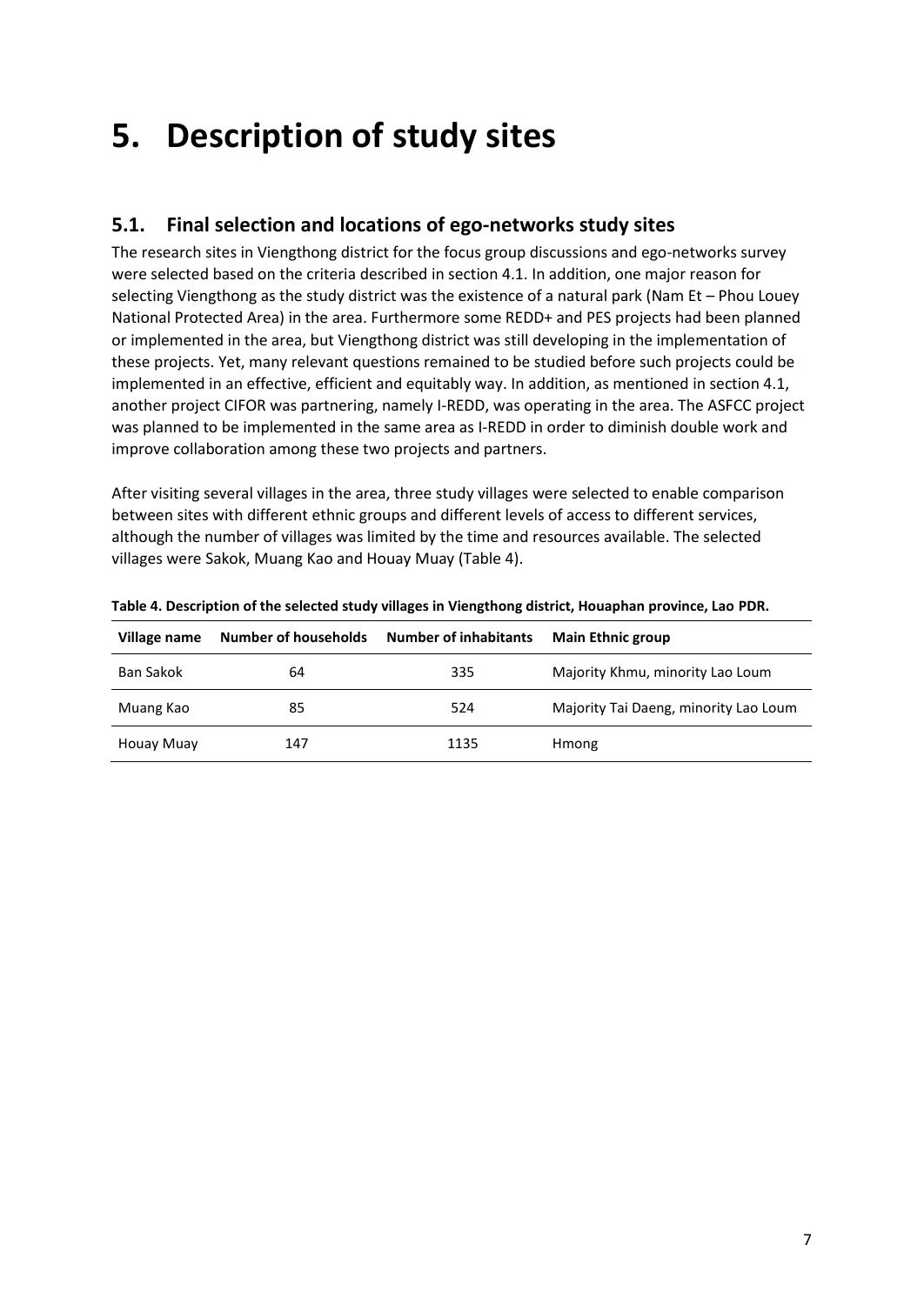

**Figure 2. The research villages in the Viengthong District, Houaphan Province, Northern Laos.**



**Figure 3. The location of the Houaphan Province and the research sites in Lao PDR.**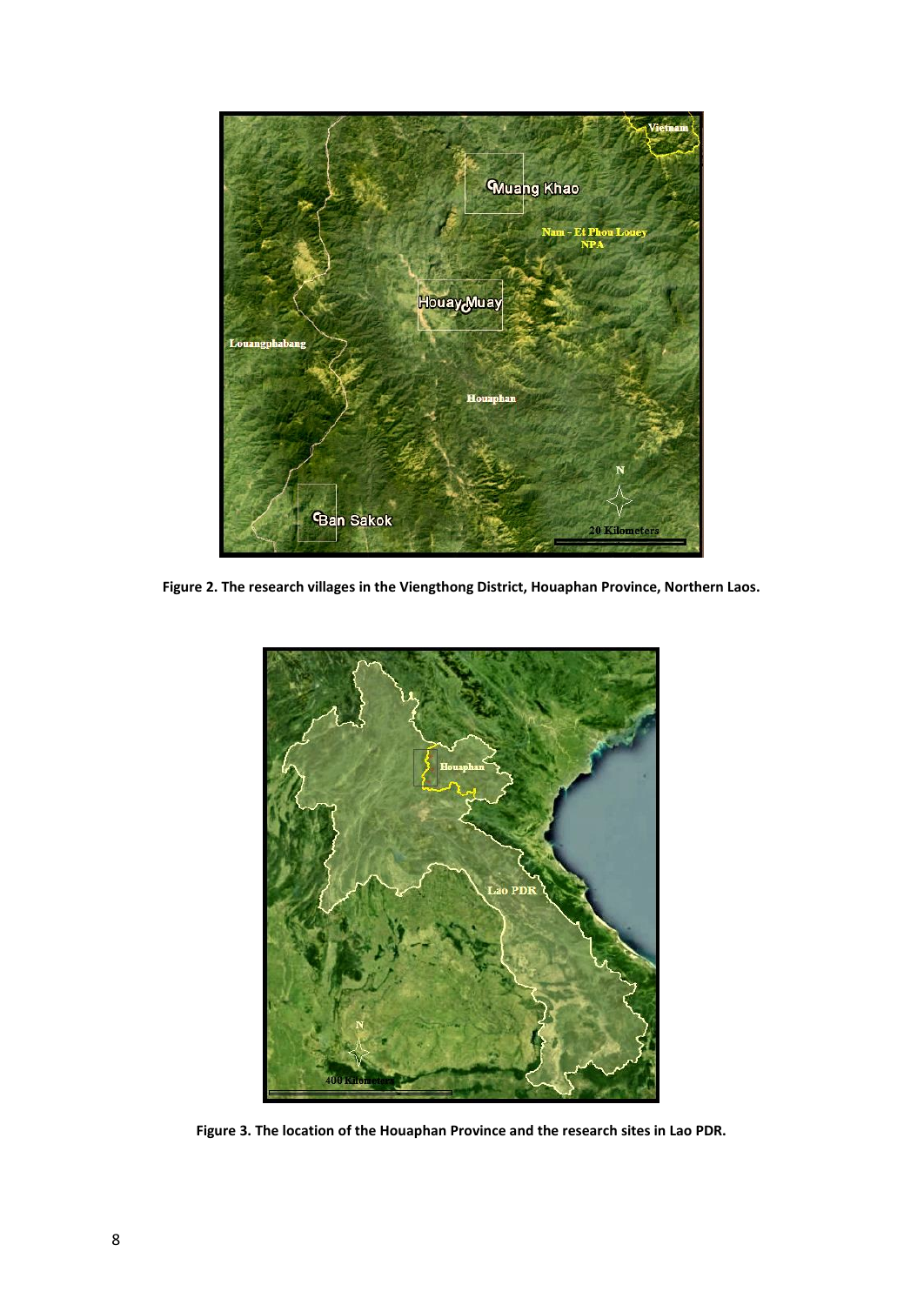### **5.2. Description of Sakok Village**

Ban Sakok (Sakok village) is located in the core of a protected area established in 2000 (Nam Et – Phou Louey National Protected Area). Since then the use of land and forests by the villagers has been severely restricted. The main land use practice and livelihood of the people in Ban Sakok, however, remains a combination of upland shifting cultivation (swiddening) of rice and paddy. Maize is increasingly planted in the same upland rotational systems, expanding in wide areas of land formerly used for rice and buffer areas between cultivated plots. The village area is surrounded by secondary forest, and different kinds of agroforestry systems and gardens. Additional income is gained by selling NTFPs and maize.

To compensate for restrictions caused by the national park, as well as to address long-term poverty affecting the area, Ban Sakok has received numerous development projects aiming to reduce poverty via alternative income earning options for the people, while decreasing the need for clearing new land from the protected area. In fact, so many projects providing different subsidies had visited and worked in the village that it was hard for the villagers to distinguish among them. The alternative income earning options and rural development initiatives of these projects included for example livestock management, weaving, improvements in schools and education, health services and infrastructure. The close location of the village to the road in theory provides relatively good access to markets and other services, but villagers remain somewhat dependent on middlemen to collect produce to trade in the district center (Viengthong, located about one and a half hours away by car on a good paved road) and beyond.

At the time of the focus group discussion (May 2013), Ban Sakok comprised 64 households and 335 inhabitants from 2 ethnic groups: Lao Loum (8 families) and Khmu (65 families).

### **5.3. Description of Muang Kao Village**

Muang Kao is an old village, established in 1870. The village is located in the buffer zone of the national protected area. In Muang Kao the main land use practice and livelihoods of the people were similar to Sakok, namely some upland shifting cultivation (swiddening) of rice combined with lowland paddy. Maize was also introduced in the village in 2004, and is widely grown although not to the extent of Ban Sakok relative to available land. The villagers also collected NTFPs form the surrounding forests, had several types of vegetables and fruit trees in agroforestry systems, as well as some cash crops (in addition to maize) such as chili.

Several poverty reduction projects had also provided different sorts of subsides for some of the people, especially livestock, as well as hard infrastructure in the form of administrative buildings and improved water sources. The village remains, however, not so well connected as Sakok village and still lacks grid electricity. It is presently reached by a 5 hour car journey from Viengthong district center on a poor road that is being upgraded to a sealed road over the next three years. While the remote location has restricting effects on market access and new income earning options, many villagers were better off than those in relatively accessible Ban Sakok. One reason for this appeared to be the ability to sell produce directly to buyers in Muang Xone (halfway between Muang Kao and Viengthong district and soon to be a new district in its own right), thereby gaining higher prices including for maize. The situation may change quite quickly due to the new road that is being built, or in some parts expanded, through the village that will greatly ease access to Viengthong district center (and thus all the way back to Luang Prabang), and the Vietnamese border to the east.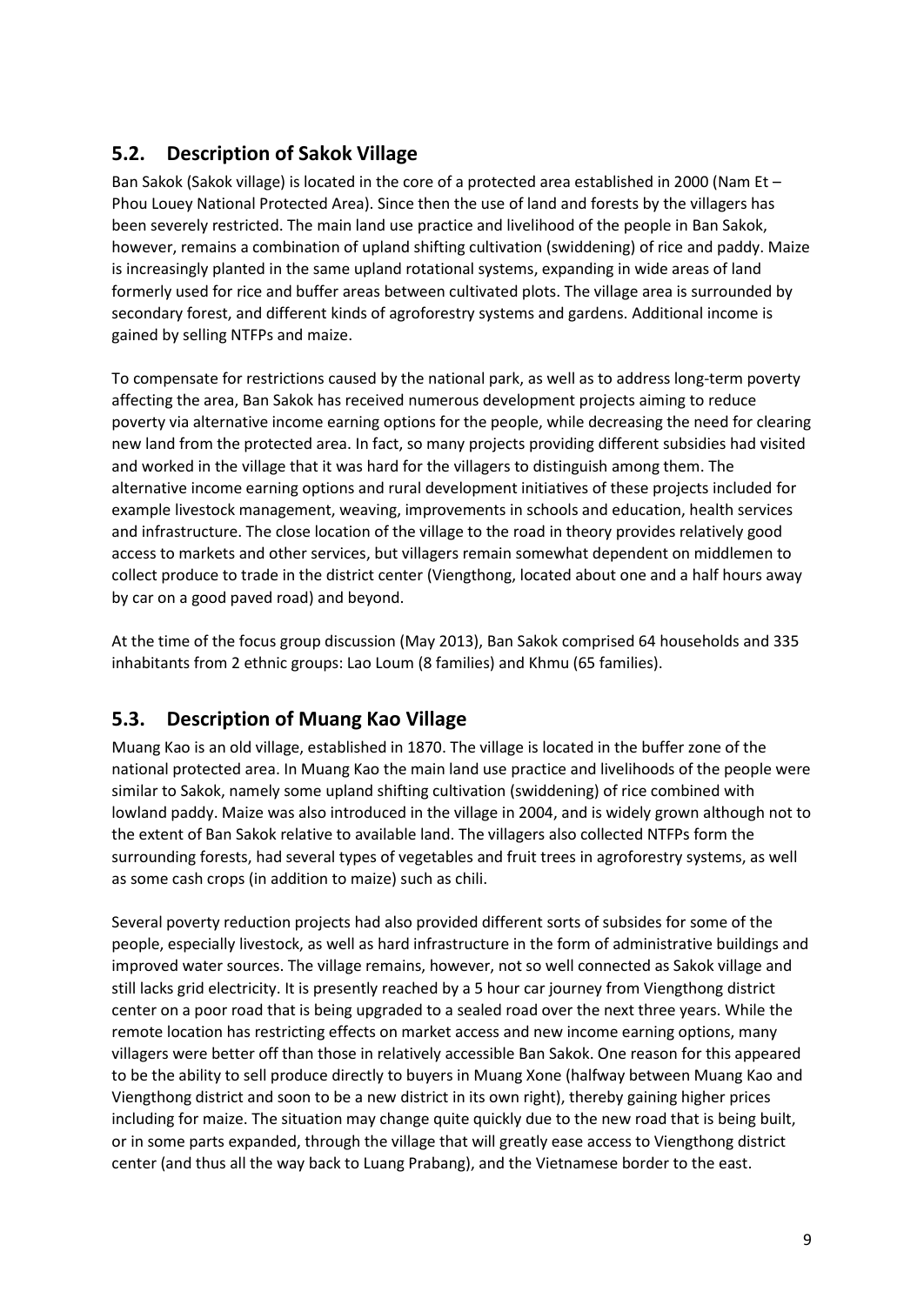### **5.4. Description of Houay Muay Village**

Houay Muay was created in 1997 by merging three villages that were relocated under the government program to move isolated hamlets to new locations nearer roads and administrative centers. The dominant ethnic group in the village is Hmong. At the time of the relocation this village consisted of 37 households and 332 people. Today the village consists of 147 households (1135 people), which makes for a nearly 240% increase in the population during the last 16 years (1997-2013).

The relocation of the remote villages significantly changed these people's lives. Access to the road provided several new income earning opportunities, and access to schools, health dispensaries and electricity also improved the quality of life. During FGDs, the villagers divided the most important events and their impacts into the ones that happened as they were relocated and the subsequent events, such as new income earning options and access to modern technologies. Most of the people (70%) in the village lived in a permanent house, even though initially, when the people were moved to the new location, none had a permanent house. The construction of permanent housing was booming in 2001-2004, mainly funded by selling livestock.

The main land use system and livelihood in the former Houay Muay location was shifting cultivation (swiddening) of rice, mostly in the old locations (sanam or remote production areas) of the villages resettled to form present day Houay Muay. Many households in the new location still have some household members staying in the sanams working on the swiddens at various points of the year, transporting the output to new Houay Muay and nearby Muang Xone to trade. Thus the village was characterized by multi-locality. Often some school age children stayed in the new village to go to school, while the parents and non-school age household members were working in the sanams. This caused several problems, as even very small children were sometimes left to take care of themselves and even their younger siblings. The villagers did not, however, consider this as a real problem, and were quite used to their life in different locations, although it was pointed out that inadequate land supply in the new location was a factor in the ongoing use of the sanams. Mobile phones had improved the communication between these locations, while the dirt road leading from new Houay Muay, via the sanam areas, to the provincial capital Samneua is being upgraded prior to paving, which will cut journey times to once complete.

The villagers also had paddy land close to the road that was allocated to them after resettlement, as well as collecting some NTFPs and planting vegetables and trees in different systems. A valley area was also allocated to the resettled villagers, which now contains mixed crops including cassava, maize and banana. Livestock was considered as the most important income earning option for the people, as is traditional for Hmong people. The national protected area was not initially mentioned during any of the three FGDs, and was only mentioned while really probing on the subject. The presence of the NPA was not considered as a problem, the villagers claimed they helped conserving it, and in return they also received some poverty reduction and development projects in the village, such as for livestock and weaving.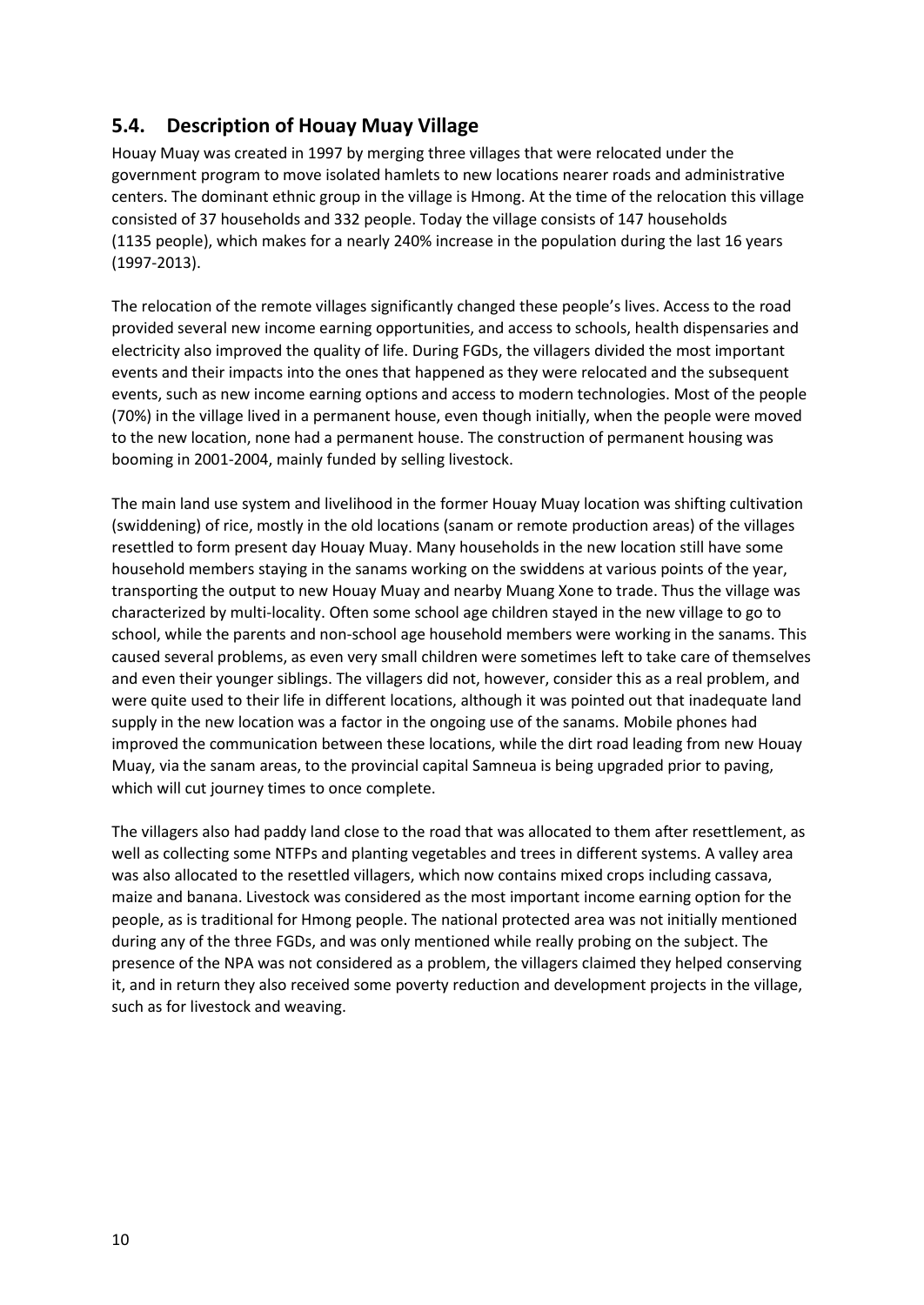## **6. Initial results and discussion**

### **6.1. Progress of the research**

Most of the planned field work for the first phase of the ASFCC research project has been completed during 2012-2013. Workshops, communication, data management, and initial data analyses took a place between January-March 2014. During that period further national-level organizational interviews were also carried out in order to offer more complete sample for the organizational study. The second phase of the ASFCC project starts simultaneously in January 2014 and continue for 3 years (until 2016). In the second phase more detailed research will be conducted on food security, migration and carbon stocks in swidden land-scape and communities in Viengthong District.

The field work that took a place in Lao PDR during phase 1 was as follows: 9 Focus Group Discussions (FGD) have been conducted in three communities (women, men, and young people) in April-May 2013. The data from the FGDs was further used for selecting the networks/systems for the detailed household level surveys that were started in September 2013, and were finalized in November-December 2013. As described in section 4.3, the networks where local people exchanged resources or information that were selected for the detailed ego-network surveys included: (a) livelihood development and poverty reduction projects; (b) maize contract farming; (c) and Nam Et Phou Louey NPA. Farmers were also interviewed on their socio-economic characteristics, experiences on migration, land use practices and knowledge of REDD+ and PES.

In addition, organizational surveys were conducted in Vientiane, Viengthong district and Samneua capital of Huaphan Province from June 2013 until March 2014. To date interviews have been conducted with 32 organizations, including government organizations of different levels, INGOs, private businesses and local level representatives. The following section (6.2) presents some initial results and points from the field work conducted during 2013.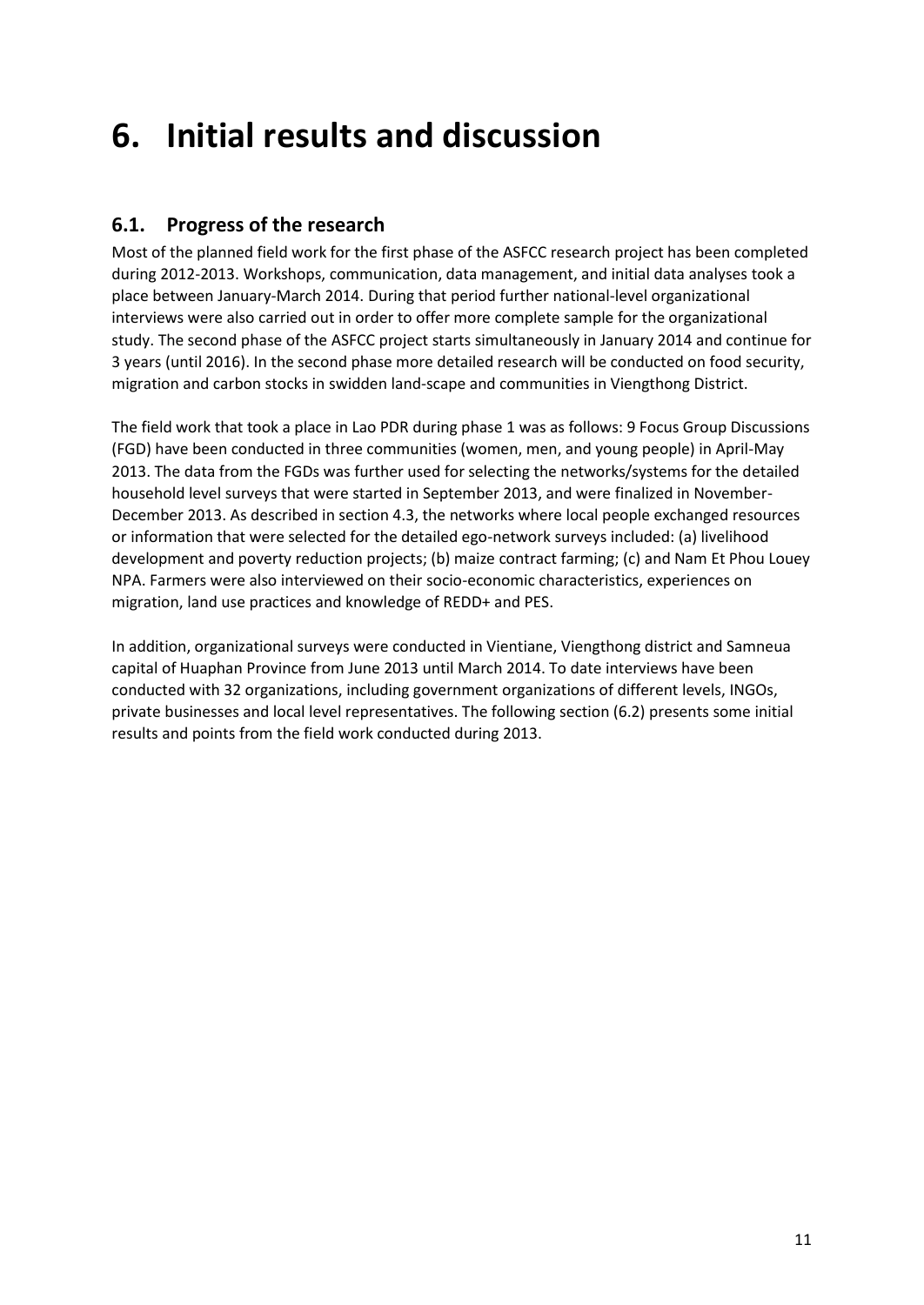### **6.2. Tentative findings**

#### **6.2.1 Ego-networks survey**

Embedded within the networks examined in the household surveys, three main forms of social network can be identified at the village level:

- 1. The traditional horizontal (kinship and neighborhood) network
- 2. The top-down administrative network exemplified by the creation of the NE-PL national protected area
- 3. The bottom-up consultation process that was developed by the Poverty Reduction Fund and other projects that prioritize issues with villagers.

These three kinds of network are interconnected with village heads and committees playing a very important role, linking vertical and horizontal networks as information brokers and resource providers, and as the focal points of most activity at village level. In terms of the function and impact of the three selected networks, maize contract farming, driven as it is by huge cross-border demand, would appear to be the most efficient of the three and with the broadest impacts on people and land. While further analysis is needed, the livelihood development and NPA networks show structures through which REDD+ could function, the question remains whether/how these can offer avenues for broad participation at community level. The comparison with the market-driven maize network meanwhile offers means to consider the types of process REDD+ is competing against if it is to incentivize maintenance of standing forest by poor upland farmers.

#### **6.2.2 Organizational survey**

To date interviews have been conducted with 32 organizations as summarized in table 5, below.

| Level           | <b>Organization category</b>          | <b>Number of Organizations</b> |
|-----------------|---------------------------------------|--------------------------------|
| National        | Government                            | 6                              |
|                 | International organizations/ donors   | 11                             |
|                 | Private sector                        | 4                              |
|                 | Unions/civil society organizations    | 2                              |
| Province        | Government                            | 3                              |
|                 | International organizations/ projects | $\overline{\phantom{a}}$       |
| <b>District</b> | Government                            | 3                              |
|                 | Private sector                        | 1                              |
| <b>Total</b>    |                                       | 32                             |

**Table 5. Summary of organizational survey interviews to date** 

A key immediate observation on the data as it stands is the bias towards international organizations at the central level, which is reflective of the high workload of all government departments, making appointments difficult to schedule. This will be corrected over January to March 2014 however, to ensure greater balance in national versus international perspectives. Further input will also be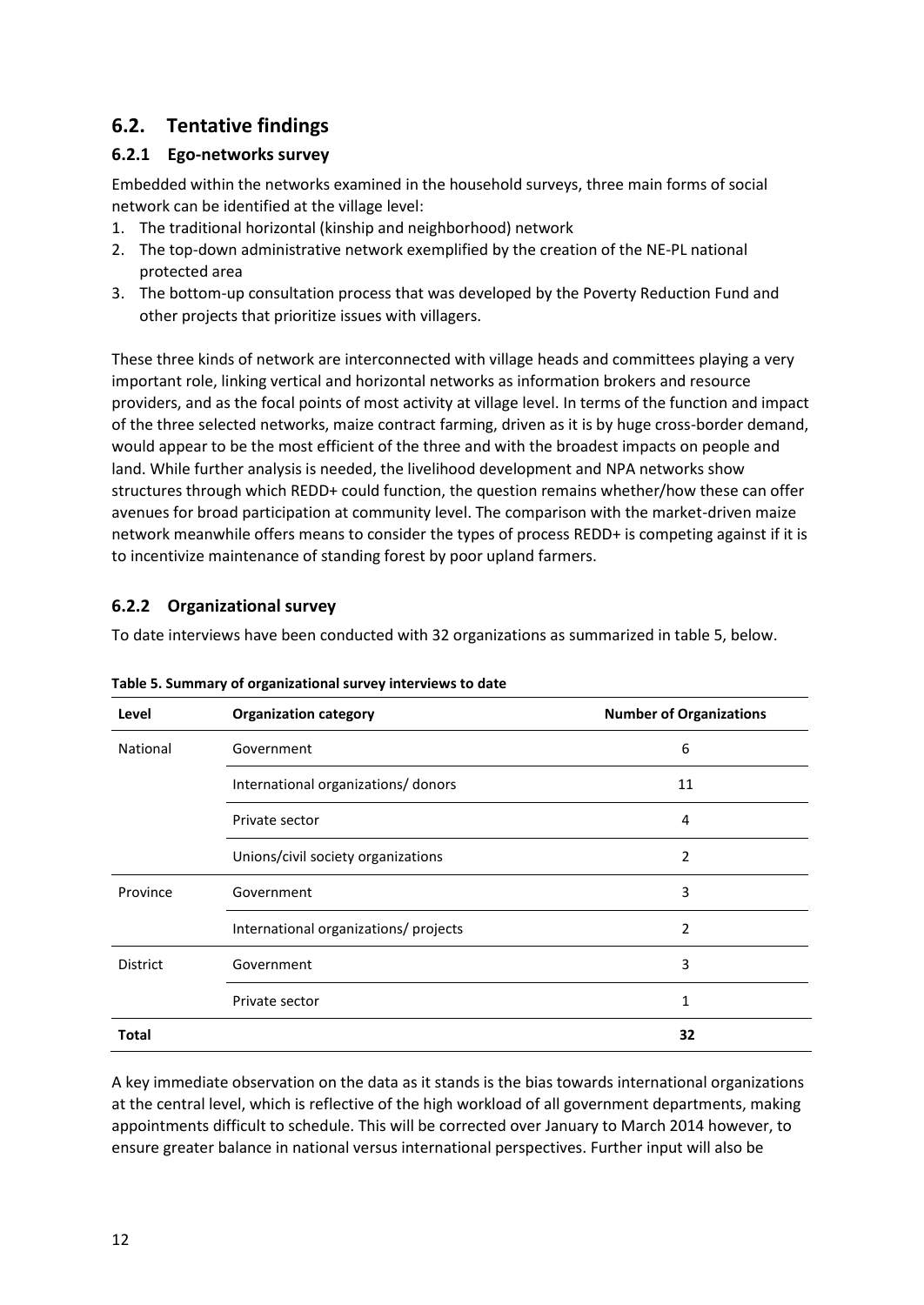sought from the private sector and civil society, while recognizing that the latter is not highly active in Laos.

When asked to summarize drivers of deforestation and degradation in Laos and/or their project focal area, many respondents referred to the same key drivers, but with diverse additional or underlying drivers as demonstrated in figures 5 and 6 below (note that these are drawn from available transcripts to date at the national level only, and do not represent the entire sample).



**Figure 4. Organizational perceptions on direct drivers of deforestation and degradation**



**Figure 5. Organizational perceptions on indirect drivers of deforestation and degradation**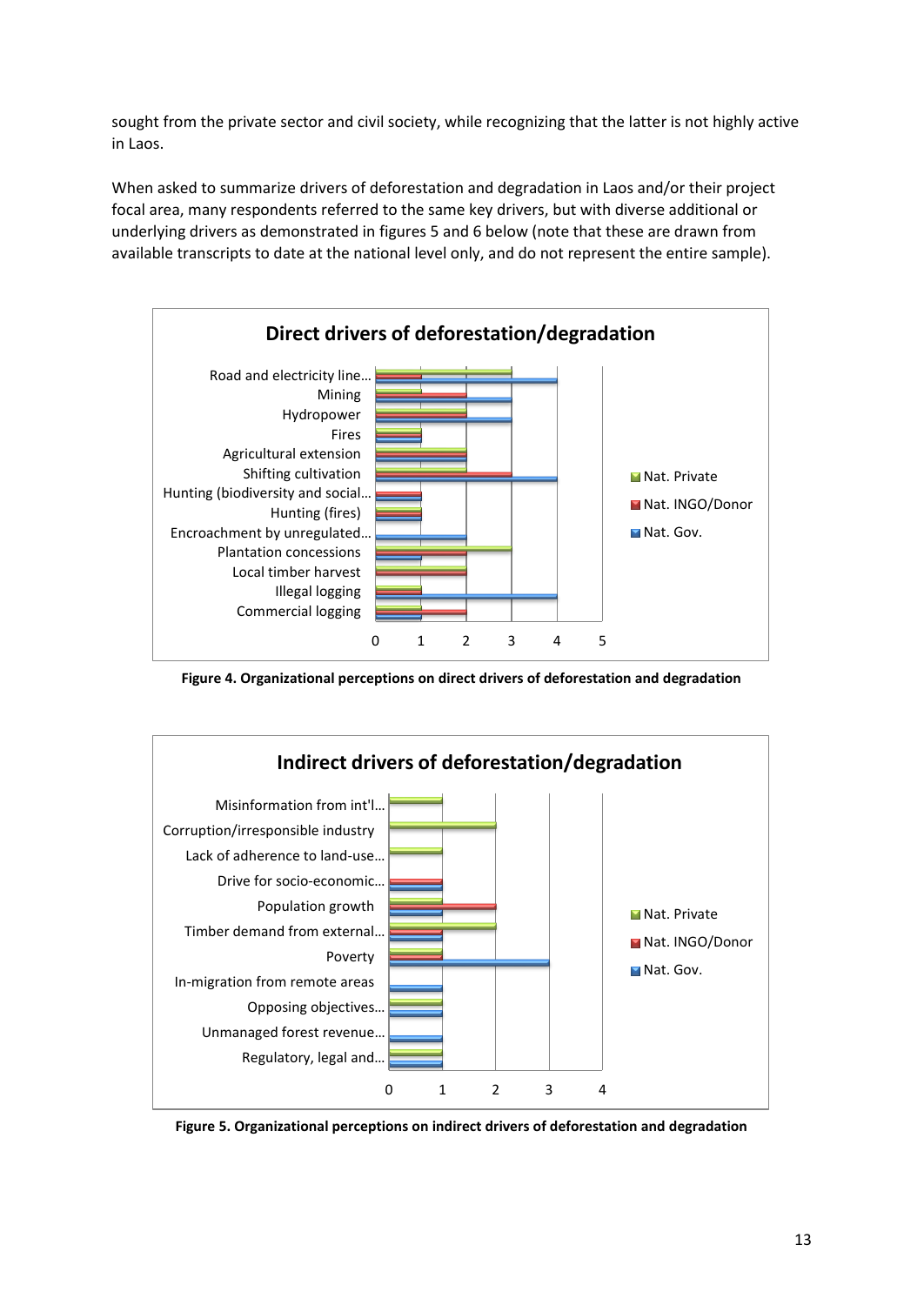When considering resource/information/power networks active in the REDD+/forestry policy landscape in Laos, the most commonly cited central actors are the Department of Forestry (DoF) of the Ministry of Agriculture and Forestry and Department of Forest Resource Management (DFRM) of the recently established Ministry of Natural Resources and Environment. These two agencies are responsible for the forest estate in Laos, in terms of production forest in the case of DoF, and protection and conservation forest in the case of the recently formed DFRM, which hence holds the majority mandate for REDD+. Potential organizational networks for REDD+ in Laos are thus in a kind of transition as DFRM begins to take on a majority role, while DoF continues to be supported by the REDD+ Office on matters relating to production forest. Once the restructure is complete, networks will extend from these agencies from central to district unit levels.

Apart from this transition of organizational networks, some respondents also pointed out divergences between those working on forest policy and the major influencers of deforestation, particularly the gap between forestry sector agencies and those at provincial and district level with capability to grant land concessions or direct land and resource use in other ways, effectively bypassing policy. Finding ways to bring these seemingly separate networks together is an obvious important step for any potential REDD+ project. Further points emerging from the available data to date relate to sometimes opposing goals and realities in terms of the national and international views and objectives on REDD+, with deficits particularly in terms of technical capacity that may require long-term processes of change to address. Meanwhile a certain level of fatigue is also present in terms of the technical demands of REDD+, unfulfilled funding and lack of functioning pilots as yet (although some projects are more advanced than others). The capacity issue seems amplified at provincial and district levels, where some key actors that would potentially be directly involved with implementation do not feel a high enough level of understanding on REDD+ at this time.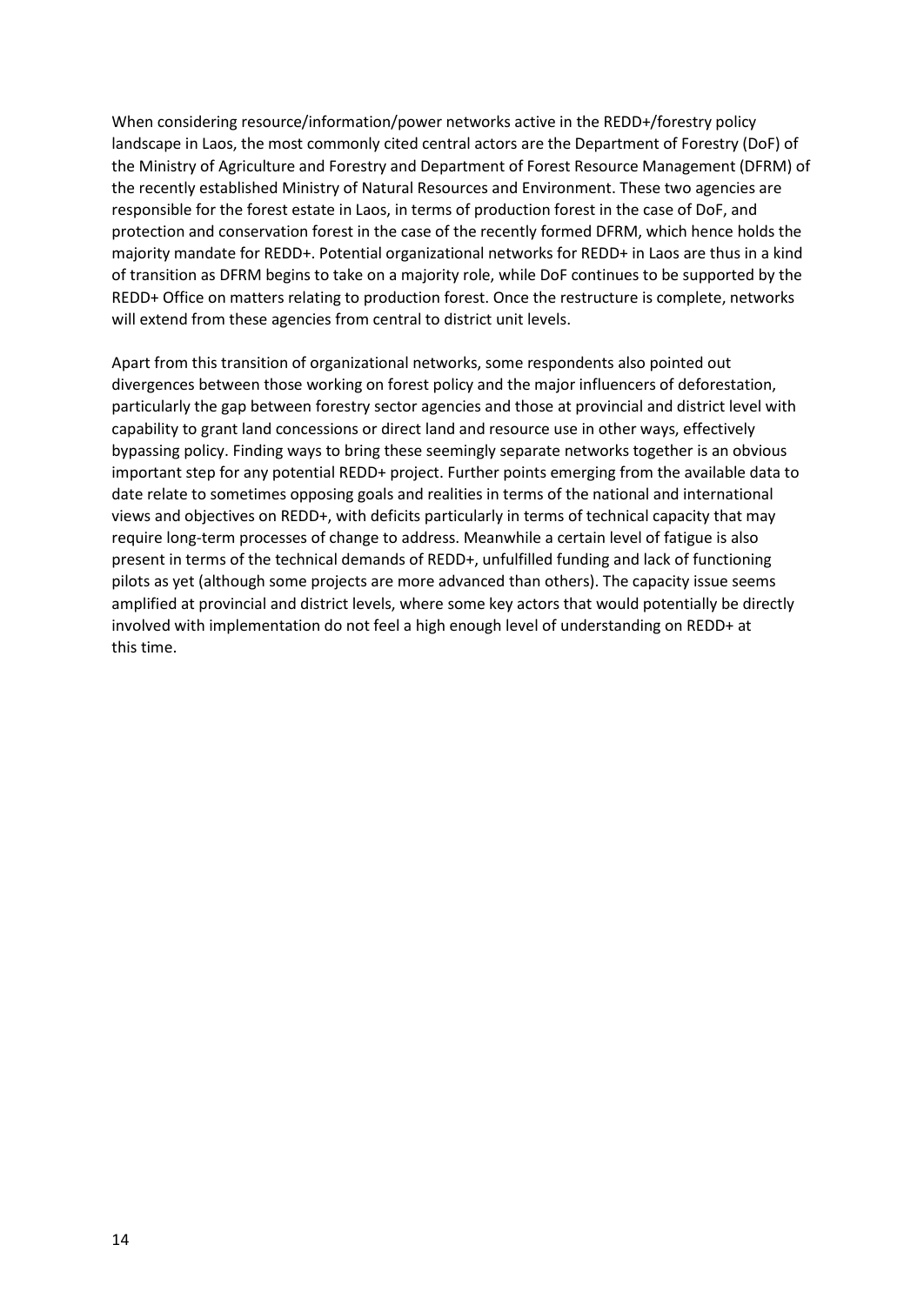# **7. Conclusions**

Between 2012-2013 the ASFCC project has made a significant effort to collect quality data in Lao PDR via Focus Group Discussions, household and organizational surveys that have been conducted by the team. The data management and analyses is underway, and the final results of the research will be available in 2014. The tentative results presented in this report underline the importance of understanding local livelihoods, land management systems and changes that are underway to make the right policies and implementation strategies for REDD+ or other programs with the dual intention of decreasing deforestation and forest degradation and improving local livelihoods. They also point to what may prove to be important divergences in terms of priorities, goals and what are felt to be the main challenges and opportunities among actors in the REDD+ landscape, which will be better understood with deeper analysis once all data are available.

The research results will contribute significant knowledge related to how potential REDD+ projects or other projects aiming to improve local livelihoods and diminish deforestation and forest degradation could be implemented effectively, efficiently and equitably. This is an important consideration in the Lao context as poverty alleviation and decreasing deforestation and forest degradation are high on the development agenda in Laos, in which numerous trade-offs are present that can be considered more fully via better understanding of the actors involved at different levels, and how local communities might effectively engage in REDD+ schemes.